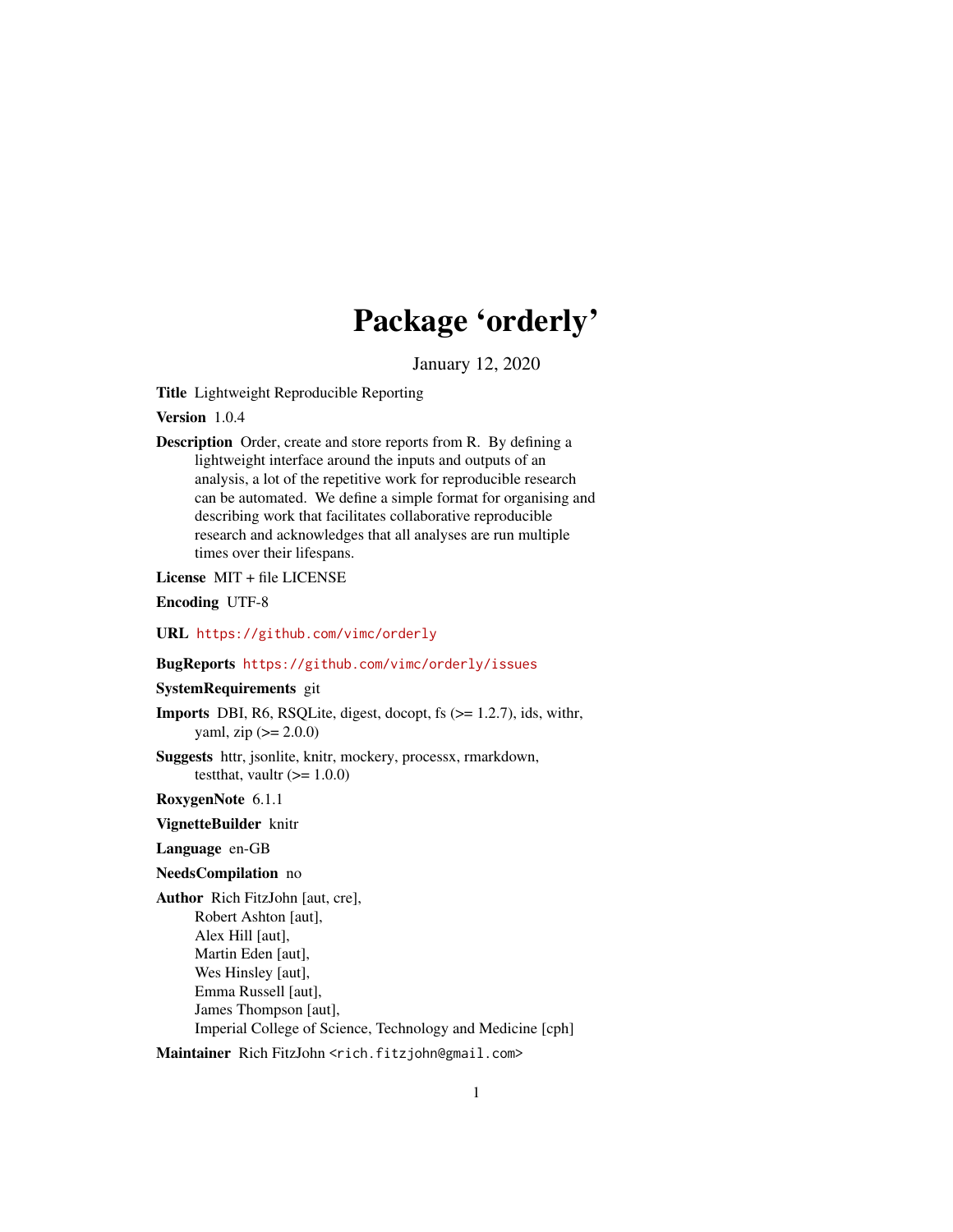<span id="page-1-0"></span>Repository CRAN

Date/Publication 2020-01-12 14:40:02 UTC

## R topics documented:

|  | $\overline{2}$           |
|--|--------------------------|
|  | 3                        |
|  | $\overline{\mathcal{A}}$ |
|  | 6                        |
|  | 7                        |
|  | -8                       |
|  | 9                        |
|  |                          |
|  | -11                      |
|  |                          |
|  | -13                      |
|  |                          |
|  |                          |
|  |                          |
|  |                          |
|  | 20                       |
|  | 22                       |
|  | 24                       |
|  | 25                       |
|  | <sup>26</sup>            |
|  | 27                       |
|  |                          |

#### **Index** [29](#page-28-0)

orderly\_cleanup *Orderly cleanup*

## Description

Clean up orderly draft and data directories. Deletes all drafts (possibly just for a set of report names) and then deletes dangling data sets that are not pointed to by any draft or committed reports. Running cleanup does not affect any reports that have been committed with [orderly\\_commit](#page-2-1) (i.e., the contents of the archive/ directory).

## Usage

```
orderly_cleanup(name = NULL, root = NULL, locate = TRUE,
 draft = TRUE, data = TRUE, failed_only = FALSE)
```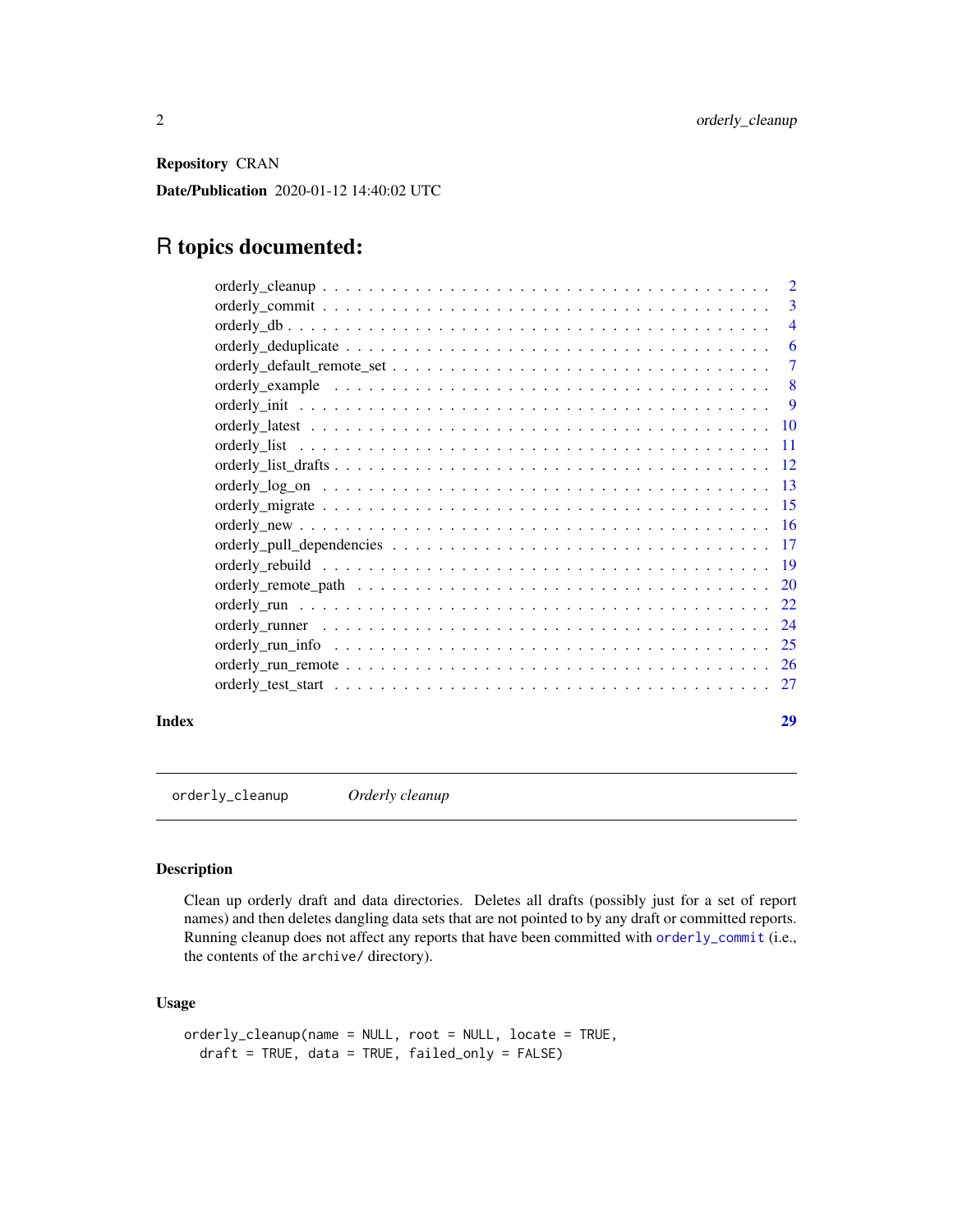## <span id="page-2-0"></span>orderly\_commit 3

#### **Arguments**

| name        | Optional name; in this case only clean up drafts with this name                                                                                                                                                            |
|-------------|----------------------------------------------------------------------------------------------------------------------------------------------------------------------------------------------------------------------------|
| root        | The path to an orderly root directory, or NULL (the default) to search for one from<br>the current working directory if locate is TRUE.                                                                                    |
| locate      | Logical, indicating if the configuration should be searched for. If TRUE and<br>config is not given, then orderly looks in the working directory and up through<br>its parents until it finds an orderly_config. yml file. |
| draft       | Logical, indicating if drafts should be removed                                                                                                                                                                            |
| data        | Logical, indicating if dangling data should be removed (data not used by any<br>draft or archived report).                                                                                                                 |
| failed_only | Delete only failed reports (those without the end-of-run metadata). This will<br>also clean up drafts created by orderly_test_start                                                                                        |

## Value

No return value, this function is called only for its side effects

## Examples

```
# In a new example orderly, run two reports and commit only the
# second one:
path <- orderly::orderly_example("minimal")
id1 <- orderly::orderly_run("example", root = path)
id2 <- orderly::orderly_run("example", root = path)
orderly::orderly_commit(id2, root = path)
# We now have one draft and one archive report:
orderly::orderly_list_drafts(root = path)
orderly::orderly_list_archive(root = path)
# To clean up the drafts:
orderly::orderly_cleanup(root = path)
# We now have no draft and one archive reports:
orderly::orderly_list_drafts(root = path)
orderly::orderly_list_archive(root = path)
```
<span id="page-2-1"></span>orderly\_commit *Commit a generated report*

#### Description

Commit a generated report, moving it from the draft/ directory to archive/ and updating the orderly index. Once committed, reports should not be deleted.

## Usage

```
orderly_commit(id, name = NULL, root = NULL, locate = TRUE)
```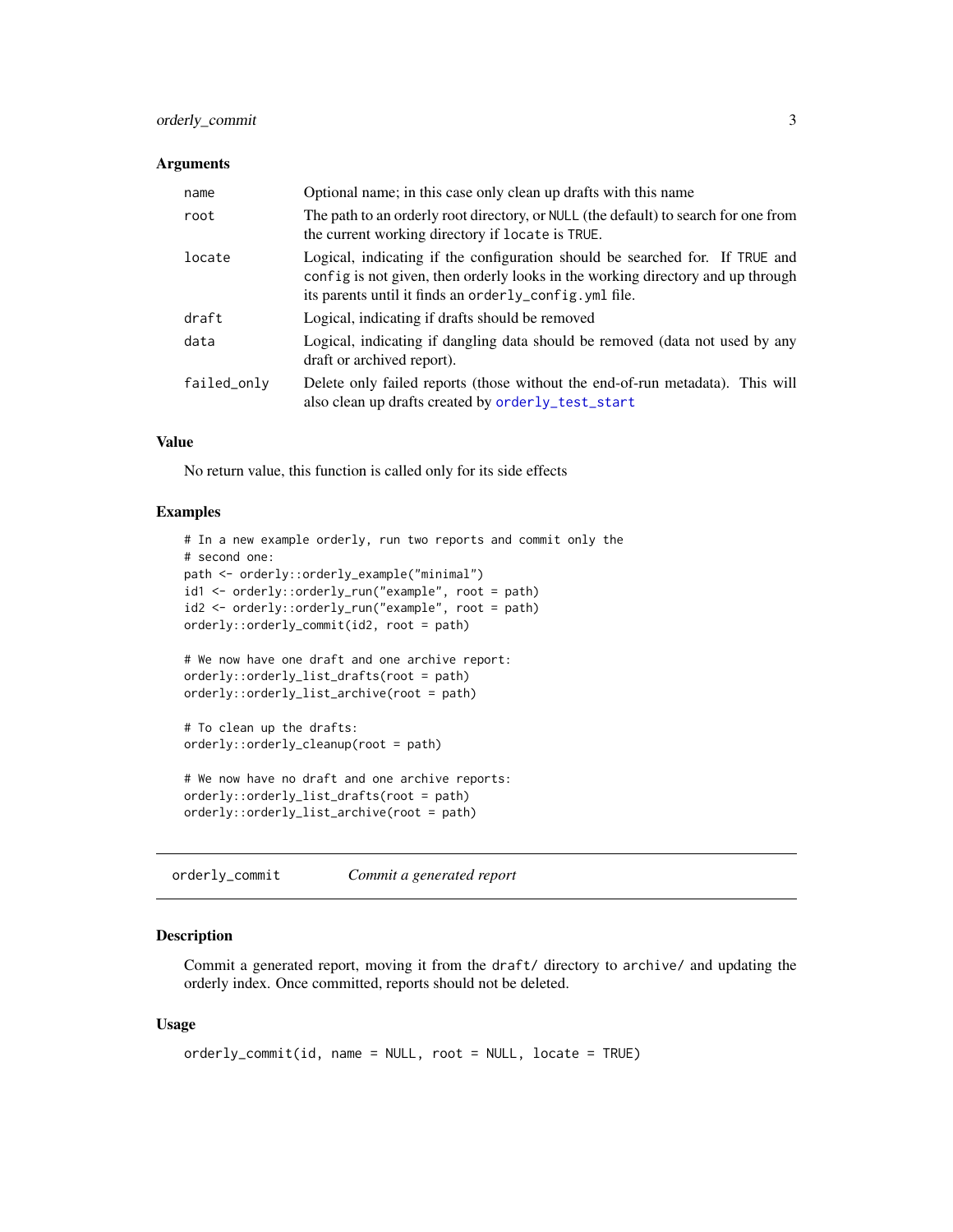## <span id="page-3-0"></span>Arguments

| id     | The identifier of the report                                                                                                                                                                                               |
|--------|----------------------------------------------------------------------------------------------------------------------------------------------------------------------------------------------------------------------------|
| name   | The name of the report - this can be omitted and the name will be determined<br>from the id.                                                                                                                               |
| root   | The path to an orderly root directory, or NULL (the default) to search for one from<br>the current working directory if locate is TRUE.                                                                                    |
| locate | Logical, indicating if the configuration should be searched for. If TRUE and<br>config is not given, then orderly looks in the working directory and up through<br>its parents until it finds an orderly_config. yml file. |

## Value

The path to the newly committed report

## Examples

```
# In a new example orderly, run a report
path <- orderly::orderly_example("minimal")
id <- orderly::orderly_run("example", root = path)
# To commit it, all we need is the report id
orderly::orderly_commit(id, root = path)
# The report is now committed, and as such could be used as a
# depenency in another report and is not subject to deletion by
# orderly::orderly_cleanup
orderly::orderly_list_archive(root = path)
```
orderly\_db *Connect to orderly databases*

## Description

Connect to the orderly databases. These should be treated as as *read-only*.

## Usage

```
orderly_db(type, root = NULL, locate = TRUE, validate = TRUE)
```

| type   | The type of connection to make (source, destination, csv or rds).                                                                                                                                                         |
|--------|---------------------------------------------------------------------------------------------------------------------------------------------------------------------------------------------------------------------------|
| root   | The path to an orderly root directory, or NULL (the default) to search for one from<br>the current working directory if locate is TRUE.                                                                                   |
| locate | Logical, indicating if the configuration should be searched for. If TRUE and<br>config is not given, then orderly looks in the working directory and up through<br>its parents until it finds an orderly_config.yml file. |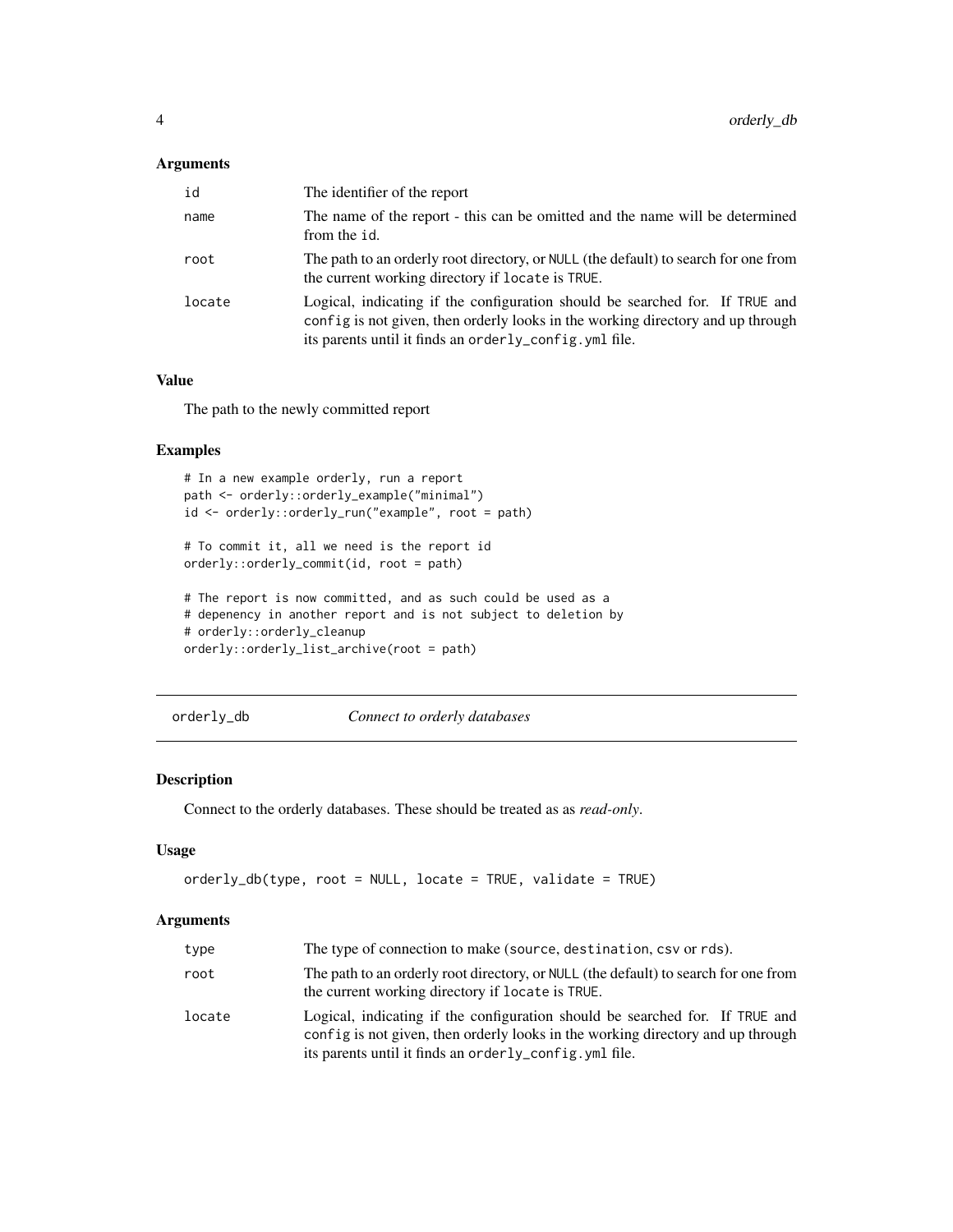#### orderly\_db 5

validate Logical, indicating if the database schema should be validated on open (currently only applicable with type = "destination"). This is primarily intended for internal use.

## Details

Orderly has several databases:

source All of the databases named in the database section of the orderly\_config.yml

destination The orderly index database (typically a SQLite database stored at the orderly root)

csv The cache of database query results, in csv format

rds The cache of database query results, in rds format

## Value

A database connection, or list of connections in the case of source.

#### Examples

```
# Create an orderly that has a single commited report:
path <- orderly::orderly_example("minimal")
id <- orderly::orderly_run("example", root = path)
orderly::orderly_commit(id, root = path)
# The source database holds the data that might be accessible via
# the 'data' entry in orderly.yml:
db <- orderly::orderly_db("source", root = path)
# This is a list, with one connection per database listed in the
# orderly_config.yml (an empty list if none are specified):
db
DBI::dbListTables(db$source)
head(DBI::dbReadTable(db$source, "data"))
DBI::dbDisconnect(db$source)
# The destination database holds information about the archived
# reports:
db <- orderly::orderly_db("destination", root = path)
DBI::dbListTables(db)
# These tables are documented online:
# https://vimc.github.io/orderly/schema
DBI::dbReadTable(db, "report_version")
```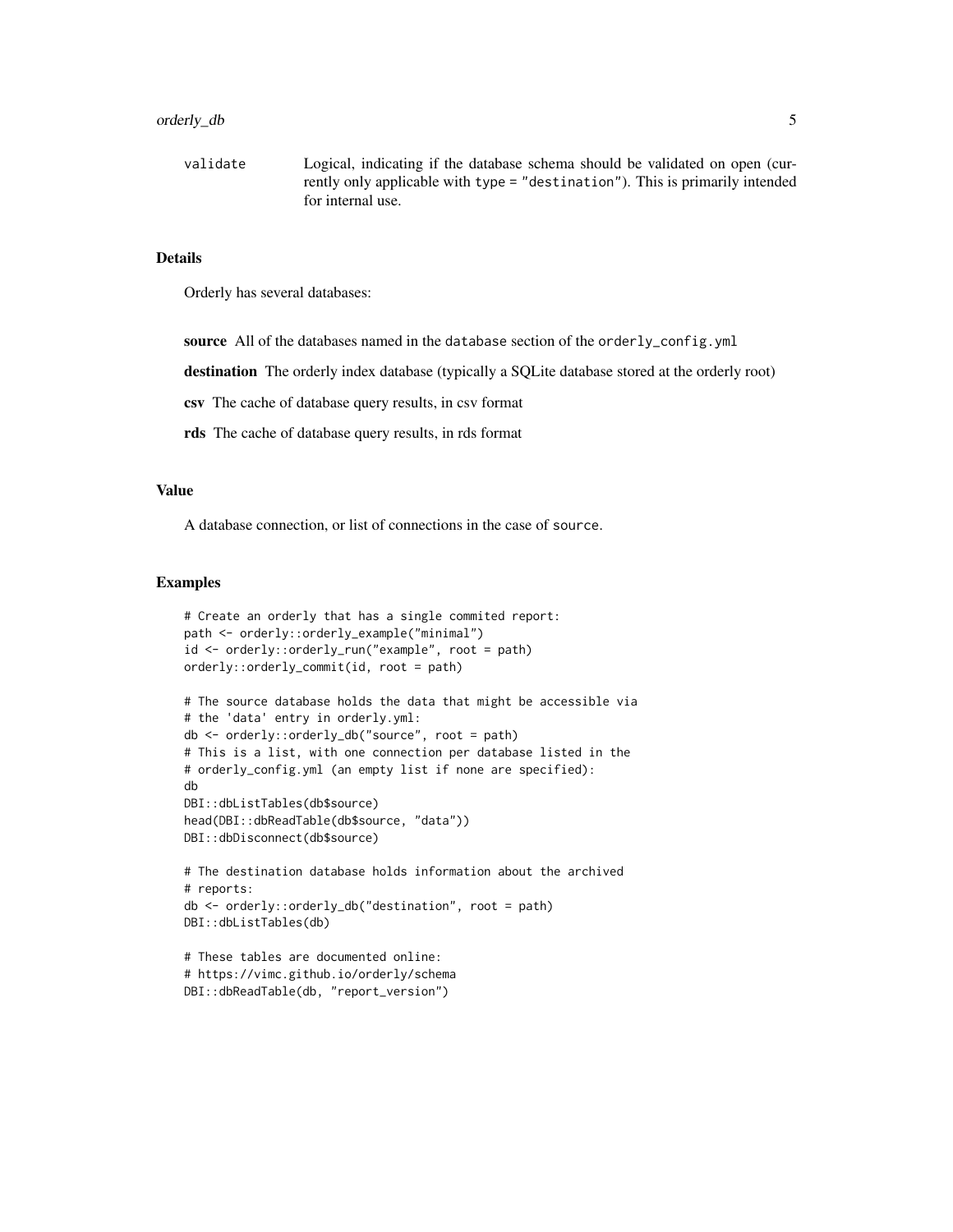<span id="page-5-0"></span>orderly\_deduplicate *Deduplicate an orderly archive*

## **Description**

Deduplicate an orderly archive. Deduplicating an orderly archive will replace all files that have the same content with "hard links". This requires hard link support in the underlying operating system, which is available on all unix-like systems (e.g. MacOS and Linux) and on Windows since Vista. However, on windows systems this might require somewhat elevated privileges. If you use this feature, it is *very important* that you treat your orderly archive as read-only (though you should be anyway) as changing one copy of a linked file changes all the other instances of it - the files are literally the same file.

## Usage

```
orderly_deduplicate(root = NULL, locate = TRUE, dry_run = TRUE,
  quiet = FALSE)
```
## Arguments

| root    | The path to an orderly root directory, or NULL (the default) to search for one from<br>the current working directory if locate is TRUE.                                                                                    |
|---------|----------------------------------------------------------------------------------------------------------------------------------------------------------------------------------------------------------------------------|
| locate  | Logical, indicating if the configuration should be searched for. If TRUE and<br>config is not given, then orderly looks in the working directory and up through<br>its parents until it finds an orderly_config. yml file. |
| dry_run | Logical, indicating if the deduplication should be planned but not run                                                                                                                                                     |
| quiet   | Logical, indicating if the status should not be printed                                                                                                                                                                    |

## Details

This function will alter your orderly archive. Ordinarily this is not something that should be done, so we try to be careful. In order for this to work, it is *very important* to treat your orderly archive as read-only generally. If your canonical orderly archive is behind OrderlyWeb this will almost certainly be the case already.

With "hard linking", two files with the same content can be updated so that both files point at the same physical bit of data (see [this Wikipedia page for more information\)](https://en.wikipedia.org/wiki/Hard_link). This is great, as if the file is large, then only one copy needs to be stored. However, this means that if a change is made to one copy of the file, it is immediately reflected in the other, but there is nothing to indicate that the files are linked!

This approach is worth exploring if you have large files that are outputs of one report and inputs to another, or large inputs repeatedly used in different reports, or outputs that end up being the same in multiple reports. If you run the deduplication with dry\_run = TRUE, an indication of the savings will be printed.

## Value

Invisibly, information about the duplication status of the archive before deduplication was run.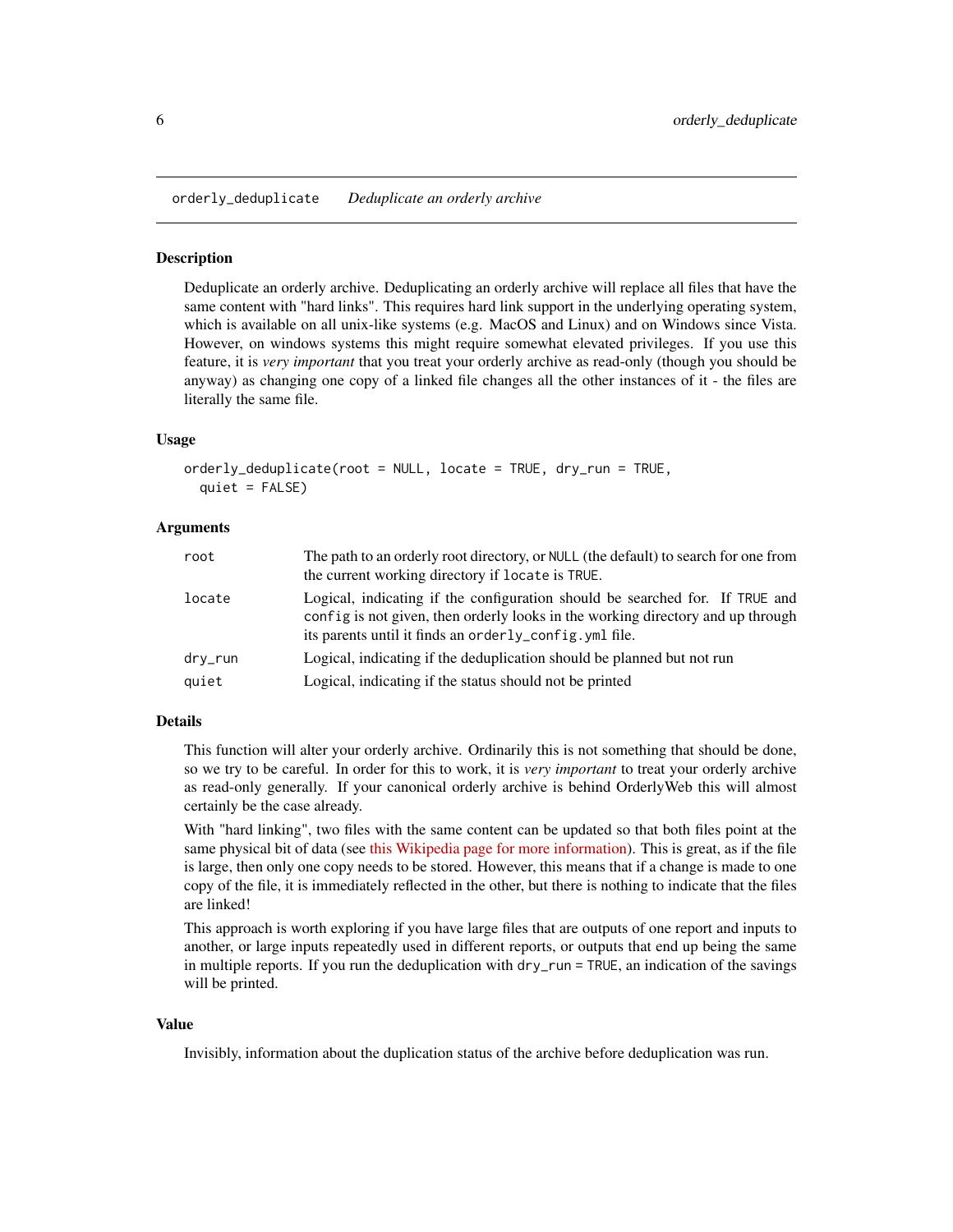## <span id="page-6-0"></span>Examples

```
path <- orderly::orderly_example("demo")
id1 <- orderly::orderly_run("minimal", root = path)
id2 <- orderly::orderly_run("minimal", root = path)
orderly_commit(id1, root = path)
orderly_commit(id2, root = path)
tryCatch(
  orderly::orderly_deduplicate(path, dry_run = TRUE),
  error = function(e) NULL)
```
orderly\_default\_remote\_set

*Set default remote location*

#### Description

Set and get default remote locations. Default locations are specific to an orderly repository (based on the path of the repository) so there is no interaction between different orderly projects.

#### Usage

```
orderly_default_remote_set(value, root = NULL, locate = TRUE)
```

```
orderly_default_remote_get(root = NULL, locate = TRUE)
```
## Arguments

| value  | A string describing a remote, a remote object, or NULL to clear                                                                                                                                                                         |
|--------|-----------------------------------------------------------------------------------------------------------------------------------------------------------------------------------------------------------------------------------------|
| root   | The path to an orderly root directory, or NULL (the default) to search for one from<br>the current working directory if locate is TRUE.                                                                                                 |
| locate | Logical, indicating if the configuration should be searched for. If TRUE and<br>config is not given, then orderly looks in the working directory and up through<br>its parents until it finds an order $l_{\text{V}}$ config. yml file. |

## Value

The default remote (for orderly\_default\_remote\_get). The function orderly\_default\_remote\_set is called for its side effects only.

#### Examples

```
# Same setup as in orderly_remote_path, with a remote orderly:
path_remote <- orderly::orderly_example("demo")
id <- orderly::orderly_run("other", list(nmin = 0),
                           root = path_remote, echo = FALSE)
orderly::orderly_commit(id, root = path_remote)
id <- orderly::orderly_run("use_dependency",
```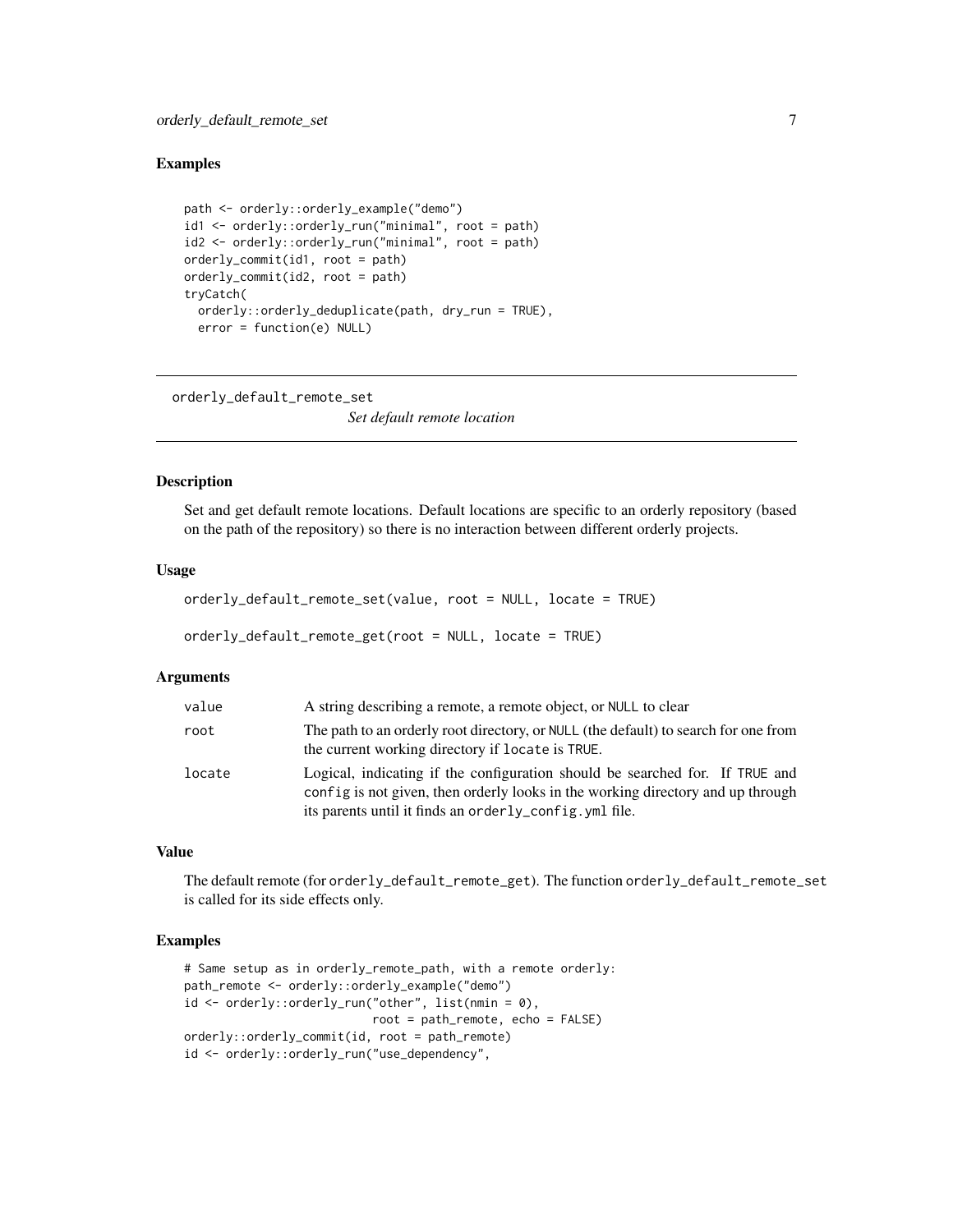```
root = path_remote, echo = FALSE)
orderly::orderly_commit(id, root = path_remote)
# And a local orderly
path_local <- orderly::orderly_example("demo")
# We'll create an object to interact with this remote using
# orderly_remote_path.
remote <- orderly::orderly_remote_path(path_remote)
# There is no remote set by default:
try(orderly::orderly_default_remote_get(root = path_local))
# We can set one:
orderly::orderly_default_remote_set(remote, root = path_local)
# and now we can retrieve it:
orderly::orderly_default_remote_get(root = path_local)
# Note that this has not affected the other orderly:
try(orderly::orderly_default_remote_get(root = path_remote))
```
orderly\_example *Set up an orderly example*

#### Description

Set up one of the orderly examples included with the package. These are not intended to be starting points for new orderly repositories, but are used in the package examples and vignettes.

## Usage

```
orderly_example(name, path = tempfile(), run_demo = FALSE,
 quiet = FALSE)
```
#### Arguments

| name     | Name of the example                                                                                                                         |
|----------|---------------------------------------------------------------------------------------------------------------------------------------------|
| path     | Destination to create the example - if it exists already it must be an empty direc-<br>tory. By default, creates a new temporary directory  |
| run_demo | Logical, indicating if the example is configured as a "demo" (i.e., with a set of<br>reports to be run and committed), should these be run? |
| quiet    | Logical, indicating if informational messages should be suppressed when run-<br>ning the demo.                                              |

## Value

Returns the path to the orderly example

<span id="page-7-0"></span>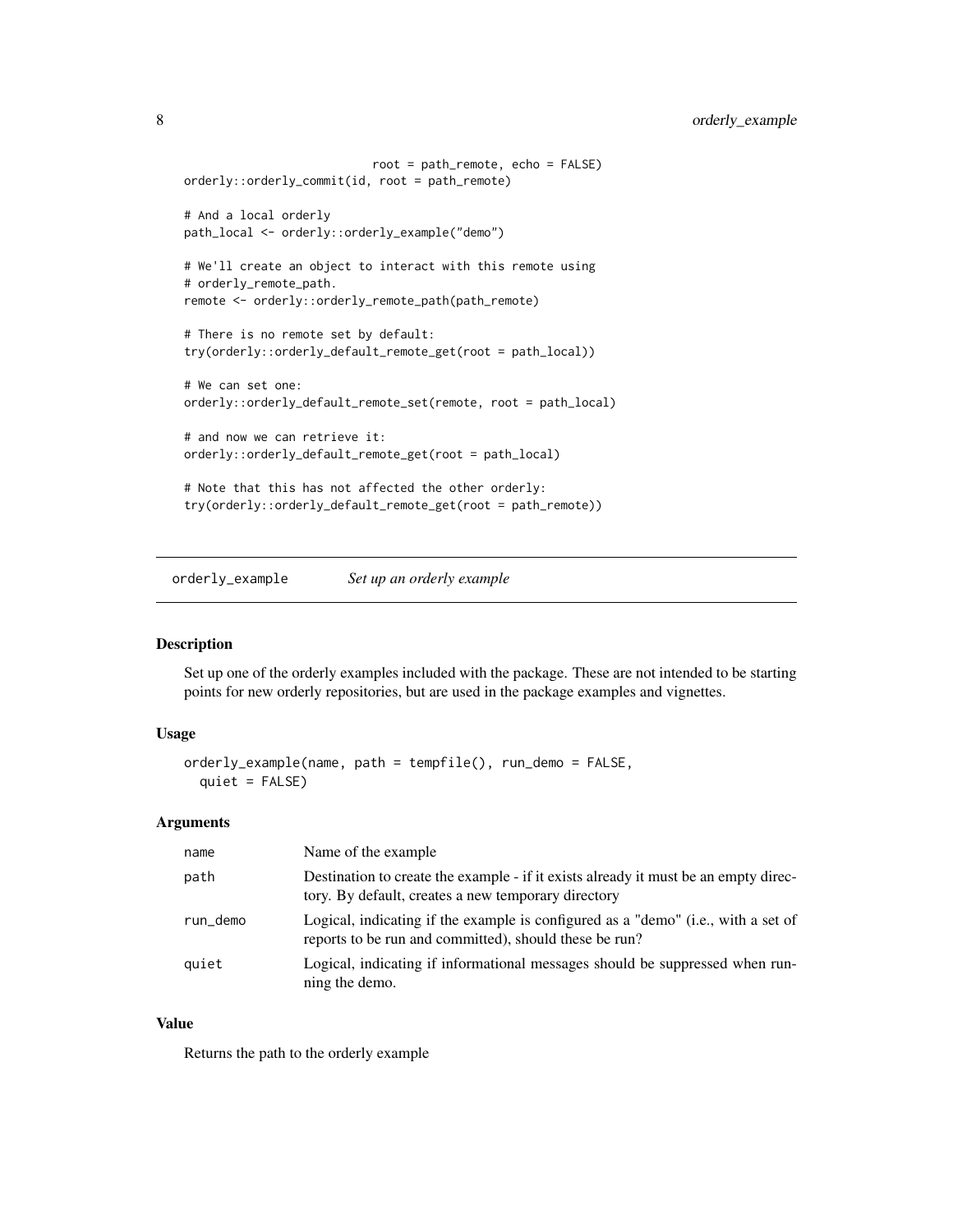## <span id="page-8-0"></span>orderly\_init 9

## Examples

```
# Create a new copy of the "minimal" example
path <- orderly::orderly_example("minimal")
dir(path)
```

```
# Example reports within this repository:
orderly::orderly_list(path)
```
<span id="page-8-1"></span>orderly\_init *Initialise an orderly store*

#### Description

Initialise an orderly store. This is a helper function that automates getting started with using orderly for a new project. It is not required to use - you can create the orderly structure yourself (all that is compulsory is the orderly\_config.yml file).

## Usage

orderly\_init(root, doc = TRUE, quiet = FALSE)

#### Arguments

| root  | The root of the store; this must be an empty directory or the path of a directory                                                                                           |
|-------|-----------------------------------------------------------------------------------------------------------------------------------------------------------------------------|
|       | to create                                                                                                                                                                   |
| doc   | Logical, indicating if documentation should be added to the directories. This<br>also has the (potentially useful) effect of making these directories noticeable by<br>git. |
| quiet | Logical, indicating if informational messages should be suppressed.                                                                                                         |

## Details

This function creates a minimal orderly structure, containing:

orderly\_config.yml The orderly configuration. Minimally, this can be empty, but it must exist.

- src The path where report sources live. This should be placed under version control, and contain a number of reports, each in their own directory with an orderly.yml describing their inputs and outputs (artefacts). The [orderly\\_new](#page-15-1) function can be used to accelerate creation of new reports.
- draft A directory where reports will be run using [orderly\\_run](#page-21-1). This directory should be excluded from version control. orderly will create it as needed if it does not exist when a report is run.
- archive A directory where successfully run reports will be moved to after being committed with [orderly\\_commit](#page-2-1). This directory should be excluded from version control. orderly will create it as needed if it does not exist when a report is committed.
- data A directory where data extracted from the database (if used) will be stored. This directory should be excluded from version control. orderly will create it as needed if it does not exist when a report is run.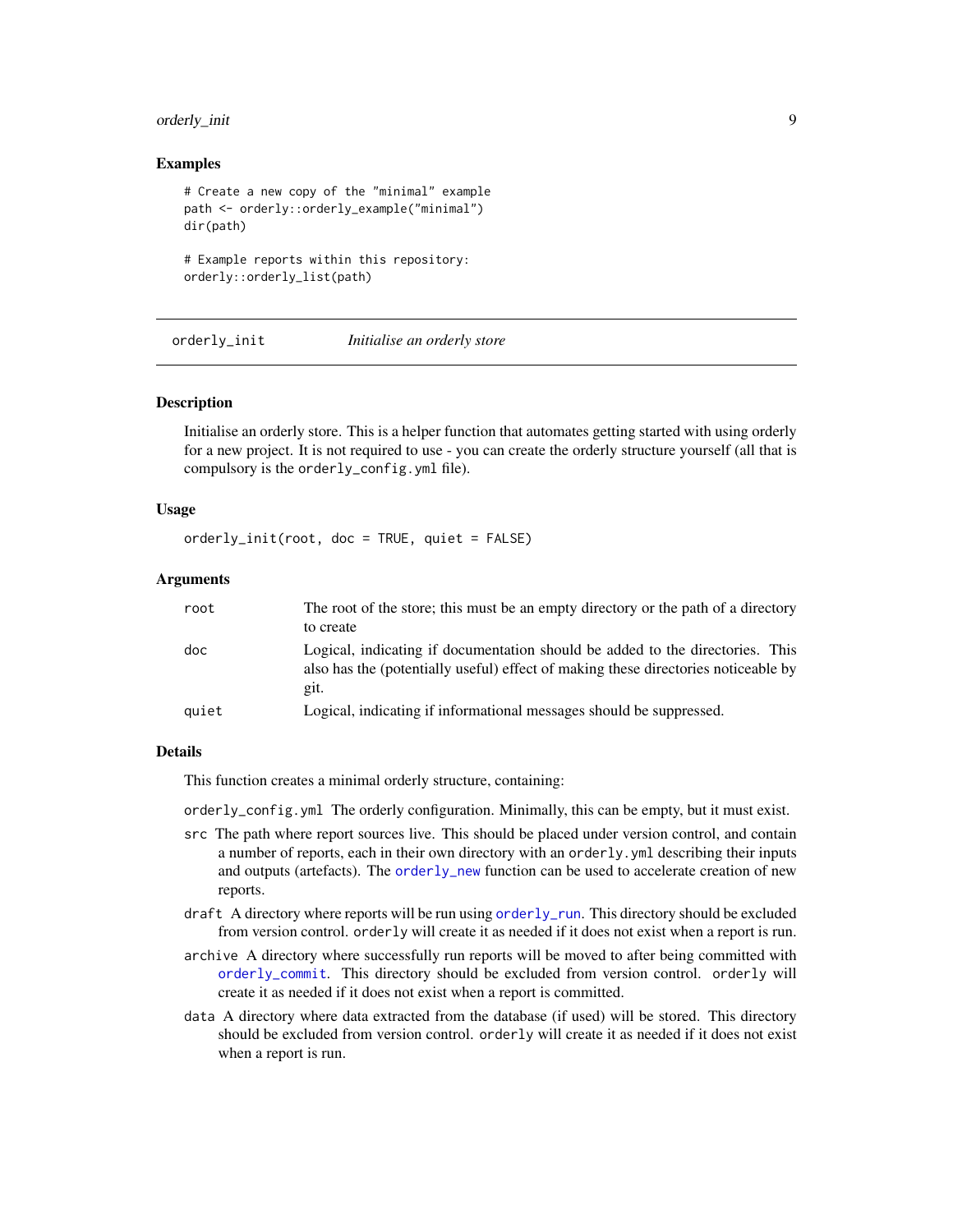## <span id="page-9-0"></span>Value

The path to the newly created archive

## See Also

[orderly\\_new](#page-15-1) for creating new reports within a configured orderly repository.

## Examples

```
# Initialise a new orderly repository in an temporary directory:
path <- orderly::orderly_init(tempfile())
# This has created the directory skeleton that you need to get
# started using orderly:
fs::dir_tree(path)
# As instructed, the next thing to do is to edit the
# orderly_config.yml file to match your needs:
readLines(file.path(path, "orderly_config.yml"))
```
<span id="page-9-1"></span>orderly\_latest *Find most recent report*

## Description

Find most recent version of an orderly report. The most recent report is always the most recently run report that has been committed (regardless of the order in which they were committed).

## Usage

```
orderly_latest(name = NULL, root = NULL, locate = TRUE,
 draft = FALSE, must_work = TRUE)
```
## Arguments

| name      | Name of the report to find; if NULL returns the most recent report across all<br>names                                                                                                                                     |
|-----------|----------------------------------------------------------------------------------------------------------------------------------------------------------------------------------------------------------------------------|
| root      | The path to an orderly root directory, or NULL (the default) to search for one from<br>the current working directory if locate is TRUE.                                                                                    |
| locate    | Logical, indicating if the configuration should be searched for. If TRUE and<br>config is not given, then orderly looks in the working directory and up through<br>its parents until it finds an orderly_config. yml file. |
| draft     | Find most recent <i>draft</i> report                                                                                                                                                                                       |
| must_work | Throw an error if no report is found. If FALSE, returns NA_character_.                                                                                                                                                     |

## Value

A character string with the id of the most recent report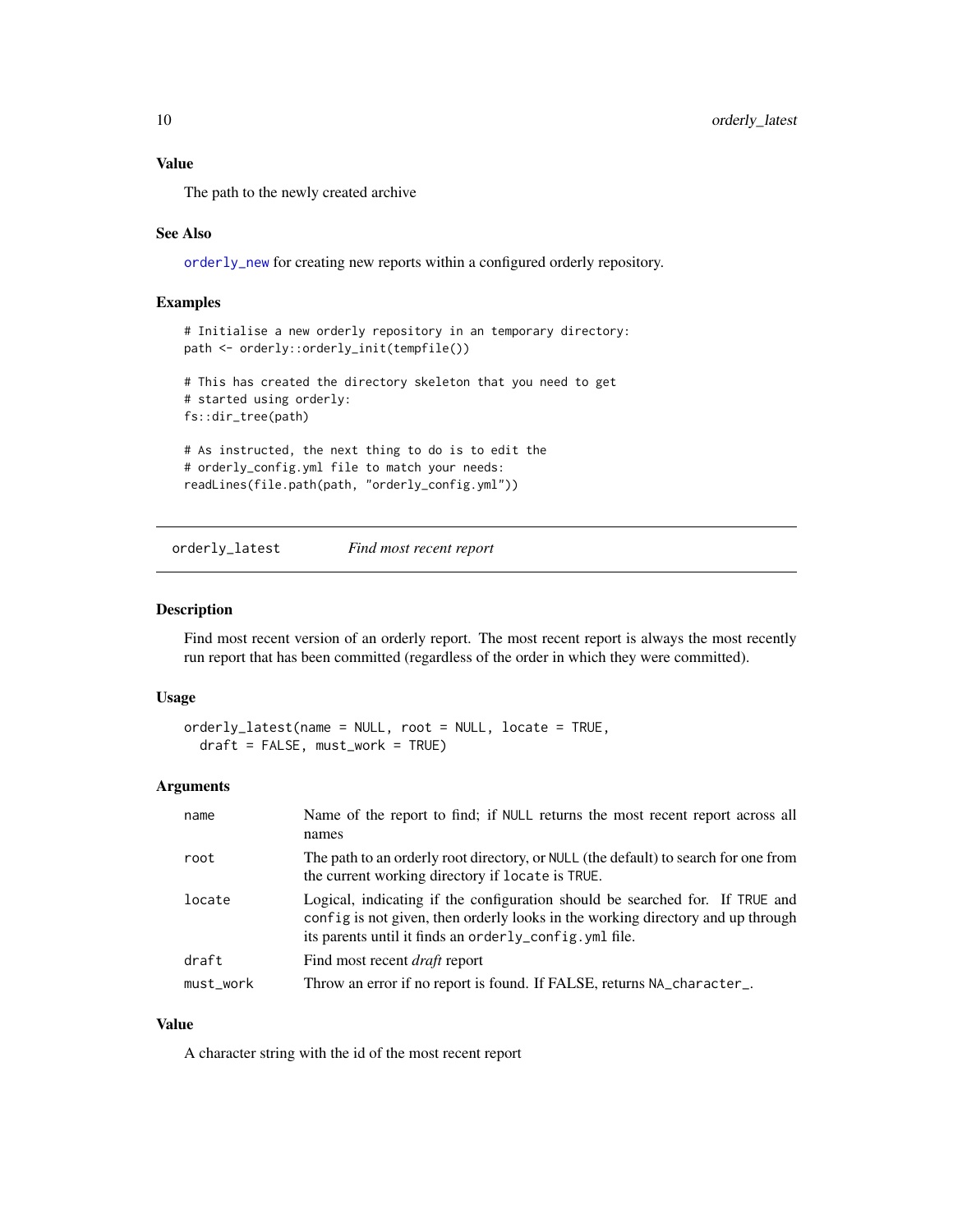## <span id="page-10-0"></span>orderly\_list 11

## See Also

[orderly\\_list](#page-10-1) and [orderly\\_list\\_archive](#page-11-1) for listing report names and versions.

#### Examples

```
path <- orderly::orderly_example("minimal")
id1 <- orderly::orderly_run("example", root = path, echo = FALSE)
id2 <- orderly::orderly_run("example", root = path, echo = FALSE)
# With no reports committed there is no latest report:
orderly::orderly_latest("example", root = path, must_work = FALSE)
# Commit the first report and it will be reported as latest:
orderly::orderly_commit(id1, root = path)
orderly::orderly_latest("example", root = path)
# Commit the second report and it will be reported as latest instead:
orderly::orderly_commit(id2, root = path)
orderly::orderly_latest("example", root = path)
```
<span id="page-10-1"></span>orderly\_list *List orderly reports*

## Description

List the *names* of reports known to orderly. These are the *source* names, not the results of running reports. Note that if a report has been committed from a different branch it will not appear here, as this is simply the set of reports in the src directory that can be run.

## Usage

orderly\_list(root = NULL, locate = TRUE)

#### Arguments

| root   | The path to an orderly root directory, or NULL (the default) to search for one from<br>the current working directory if locate is TRUE.                         |
|--------|-----------------------------------------------------------------------------------------------------------------------------------------------------------------|
| locate | Logical, indicating if the configuration should be searched for. If TRUE and<br>config is not given, then orderly looks in the working directory and up through |
|        | its parents until it finds an orderly_config.yml file.                                                                                                          |

## Value

A character vector of report names

#### See Also

[orderly\\_list\\_archive](#page-11-1) and [orderly\\_list\\_drafts](#page-11-2), which list archived (committed) and draft reports and their versions.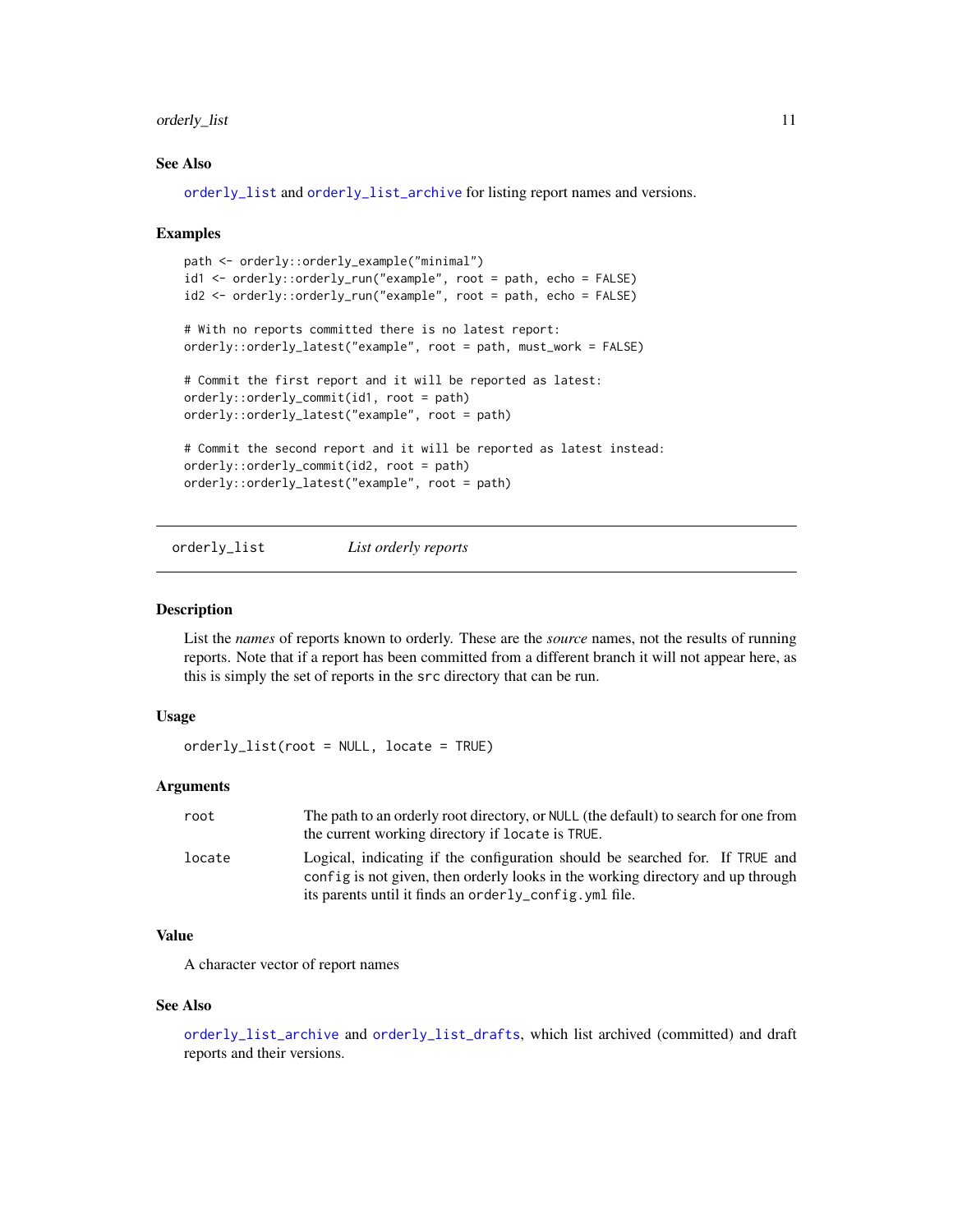## Examples

```
# The orderly demo, with lots of potential reports:
path <- orderly::orderly_example("demo")
# Reports that _could_ be run:
```
orderly::orderly\_list(path)

<span id="page-11-2"></span>orderly\_list\_drafts *List draft and archived reports*

#### <span id="page-11-1"></span>Description

List draft and archived reports. This returns a data.frame with columns name (see [orderly\\_list](#page-10-1)) and id.

## Usage

orderly\_list\_drafts(root = NULL, locate = TRUE)

```
orderly_list_archive(root = NULL, locate = TRUE)
```
#### Arguments

| root   | The path to an orderly root directory, or NULL (the default) to search for one from<br>the current working directory if locate is TRUE.                                                                                                   |
|--------|-------------------------------------------------------------------------------------------------------------------------------------------------------------------------------------------------------------------------------------------|
| locate | Logical, indicating if the configuration should be searched for. If TRUE and<br>config is not given, then orderly looks in the working directory and up through<br>its parents until it finds an order $l$ $v_{\rm}$ config. $v$ ml file. |

## Value

A data.frame with columns name and id, containing character vectors of report names and versions, respectively.

## See Also

[orderly\\_list](#page-10-1), which lists the names of source reports that can be run, and [orderly\\_latest](#page-9-1) which returns the id of the most recent report.

## Examples

```
# The orderly demo, with lots of potential reports:
path <- orderly::orderly_example("demo")
```
# Reports that \_could\_ be run: orderly::orderly\_list(path)

# Run a report twice:

<span id="page-11-0"></span>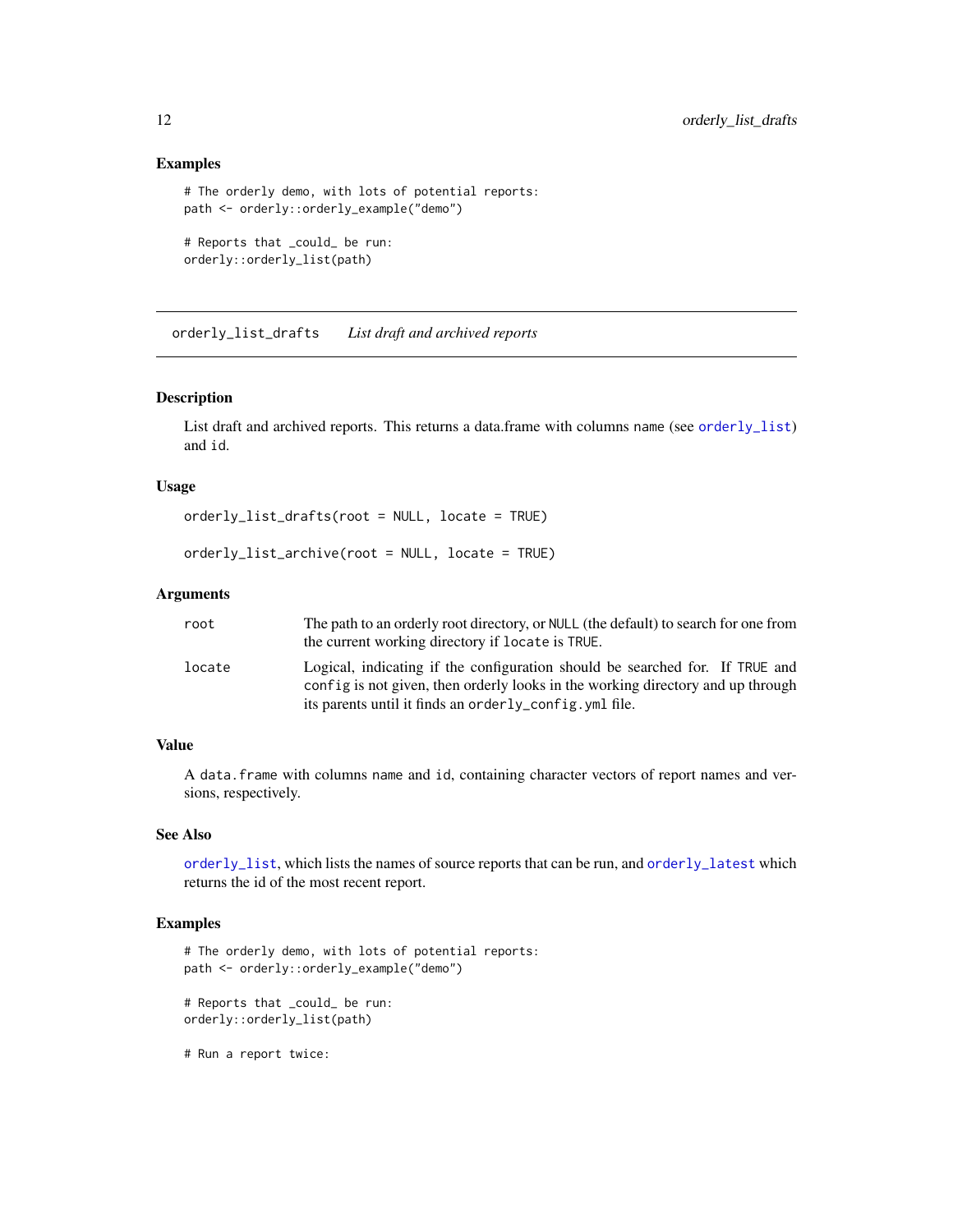## <span id="page-12-0"></span>orderly\_log\_on 13

```
id1 <- orderly::orderly_run("minimal", root = path)
id2 <- orderly::orderly_run("minimal", root = path)
# We can see both drafts:
orderly::orderly_list_drafts(path)
# Nothing is in the archive:
orderly::orderly_list_archive(path)
# Commit a report:
orderly::orderly_commit(id2, root = path)
# Only one draft now
orderly::orderly_list_drafts(path)
# And the second report is in the archive:
```

```
orderly::orderly_list_archive(path)
```
orderly\_log\_on *Orderly logging and diagnostic messages*

#### <span id="page-12-1"></span>Description

Start and stop the orderly log. When active, some actions will print diagnostic information to the message stream. This is set to be on by default.

## Usage

orderly\_log\_on()

orderly\_log\_off()

orderly\_log(topic, value)

## Arguments

| topic | Up to 9 character text string with the log topic |
|-------|--------------------------------------------------|
| value | Character string with the log entry              |

## Details

The function orderly\_log is designed to be used from applications that extend orderly, while the functions orderly\_log\_on and orderly\_log\_off can be used by applications or users to enable and disable log messages.

The interface here may expand by adding arguments or change behaviour based on global options. Future versions may support logging to a file, or adding timestamps, or logging in json format, etc.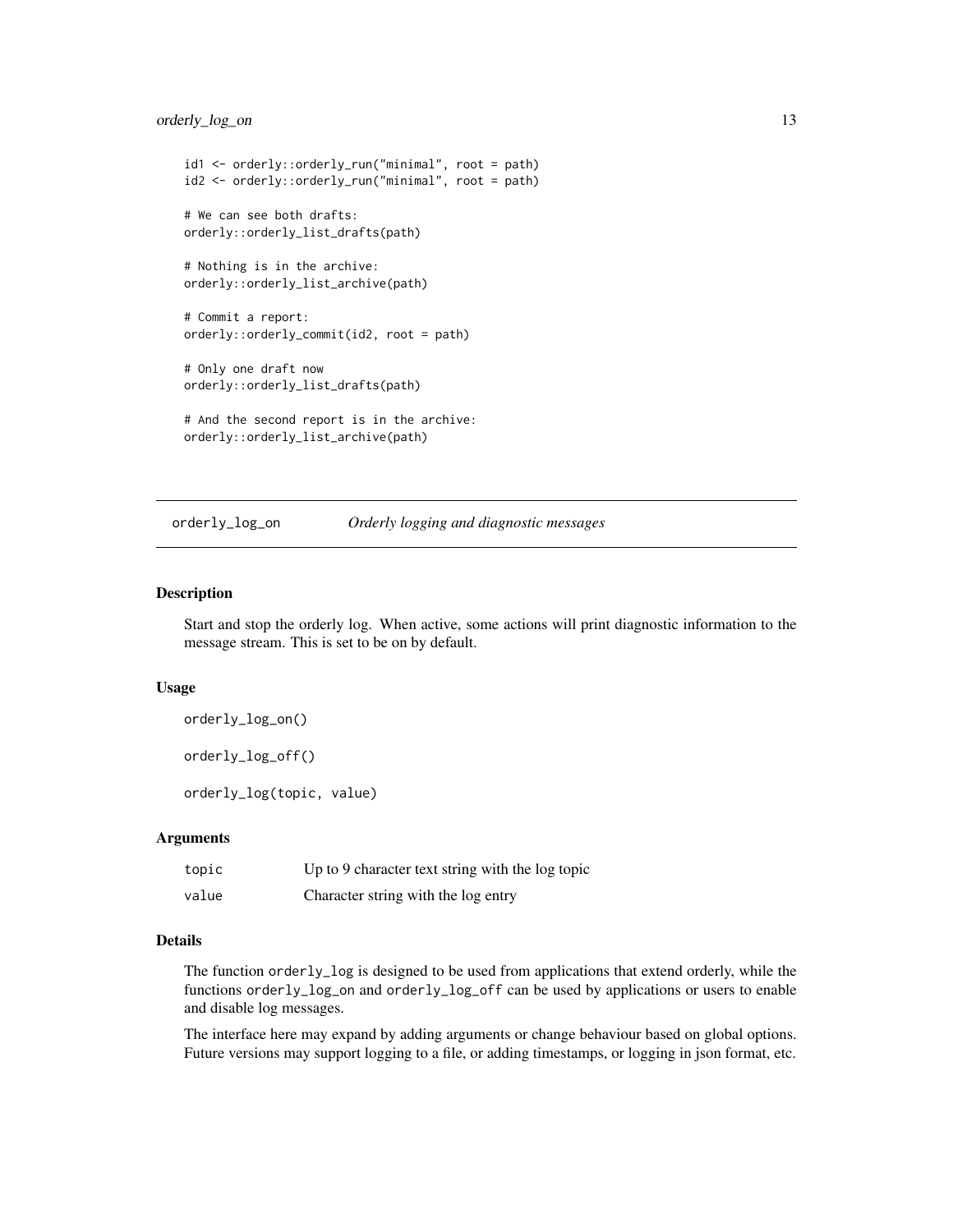orderly\_log\_on and orderly\_log\_off invisibly returns a logical indicating if logging was previously enabled. This allows patterns like:

```
if (!orderly::orderly_log_off()) {
  on.exit(orderly::orderly_log_on())
}
```
to disable logging within a function (the on.exit block will be run when the function exits).

## See Also

[orderly\\_run](#page-21-1), which makes use of these log messages

#### Examples

```
# We are going to log things below
logging_was_enabled <- orderly::orderly_log_on()
path <- orderly::orderly_example("minimal")
# By default we get both orderly log messages (e.g.,
# "[name] example") and the output of R when it runs the report:
orderly::orderly_run("example", root = path)
# Passing FALSE to the echo argument suppresses R's output but not
# orderly messages:
orderly::orderly_run("example", root = path, echo = FALSE)
# Disabling the log suppresses orderly's messages but still
# displays R's output:
orderly::orderly_log_off()
orderly::orderly_run("example", root = path)
# And using both will prevent all output
orderly::orderly_run("example", root = path, echo = FALSE)
# About orderly log messages:
# Orderly log messages have the form "[title] message"
orderly::orderly_log_on()
orderly::orderly_log("title", "message")
# If logging is disabled they are not printed:
orderly::orderly_log_off()
orderly::orderly_log("title", "message")
```

```
}
```
# Restore to previous settings: if (logging\_was\_enabled) { orderly::orderly\_log\_on()

<span id="page-13-0"></span>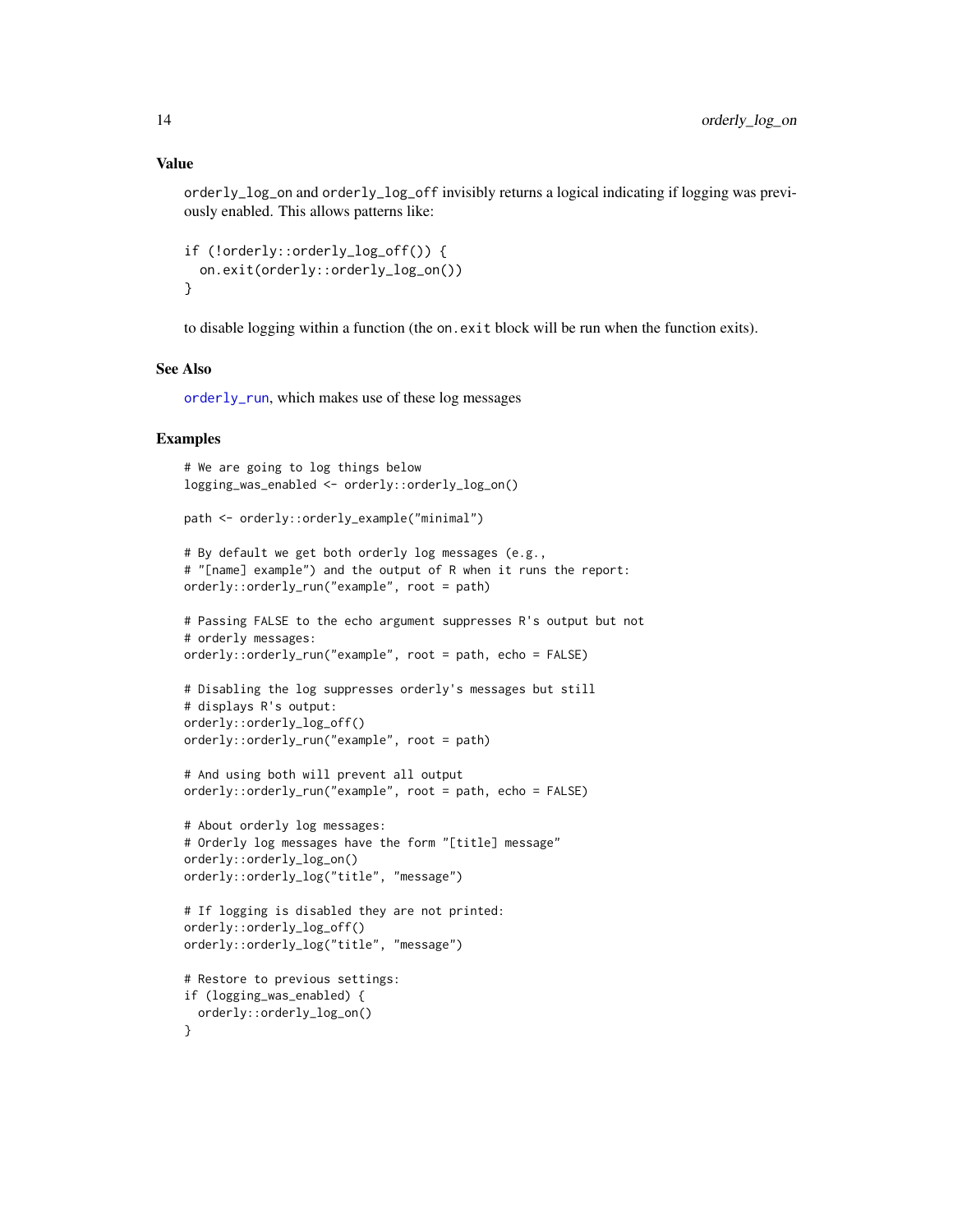## <span id="page-14-1"></span><span id="page-14-0"></span>Description

Migrate an orderly archive. This is needed periodically when the orderly archive version changes. If you get a message like orderly archive needs migrating from  $a.b.c = > x.y.z$  then you need to run this function. The archive version is at most equal to the package version.

#### Usage

orderly\_migrate(root = NULL, locate = TRUE, to = NULL, dry\_run = FALSE, skip\_failed = FALSE, clean = FALSE)

## Arguments

| root        | The path to an orderly root directory, or NULL (the default) to search for one from<br>the current working directory if locate is TRUE.                                                                                                                                                                                   |
|-------------|---------------------------------------------------------------------------------------------------------------------------------------------------------------------------------------------------------------------------------------------------------------------------------------------------------------------------|
| locate      | Logical, indicating if the configuration should be searched for. If TRUE and<br>config is not given, then orderly looks in the working directory and up through<br>its parents until it finds an orderly_config.yml file.                                                                                                 |
| to          | The version to migrate to. The default is the current archive version; this is<br>almost always what is wanted.                                                                                                                                                                                                           |
| dry_run     | Logical, indicating if we should try running the migration but not actually ap-<br>plying it. This is intended primarily for developing new migrations and will<br>probably not work if you are multiple archive versions behind.                                                                                         |
| skip_failed | Logical, where TRUE we will skip over entries that failed to be migrated. This is<br>expected to be useful on local archives only because it violates the append-only<br>nature of orderly. However, if a local archive contains unusual copies of orderly<br>archives that can't be migrated this might come in helpful. |
| clean       | Logical, where TRUE (and where the migration was successful and dry_run is<br>FALSE) orderly will clean up all migration backup files. Use this periodically to<br>clean up the archive.                                                                                                                                  |

## Details

Sometimes we add change information saved out in the orderly run. This requires patching previously run versions of the orderly metadata and that's not something we want to do lightly. This function uses a relatively safe, and reversible, way of migrating metadata. We modify the orderly\_run.rds files, but will create versioned backups as files are changed.

#### Value

No return value, this function is called only for its side effects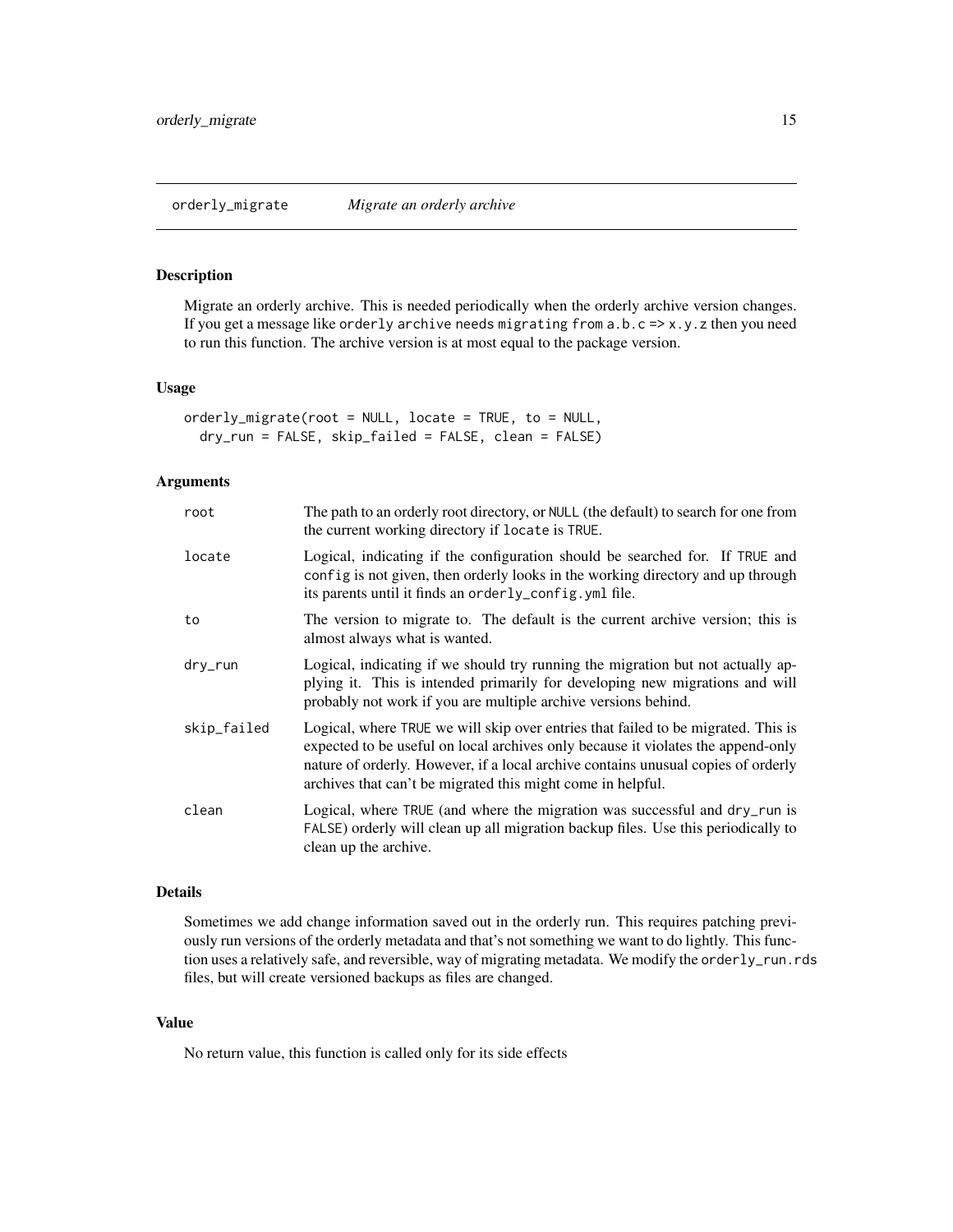## Examples

```
# Without an orderly repository created by a previous version of
# orderly, this function does nothing interesting:
path <- orderly::orderly_example("minimal")
orderly::orderly_migrate(path)
```
<span id="page-15-1"></span>orderly\_new *Create new report*

## Description

Create new report, starting from a template. Orderly comes with a set of templates, but projects can bring their own templates; see Details below for how these are configured and discovered by orderly.

#### Usage

```
orderly_new(name, root = NULL, locate = TRUE, quiet = FALSE,
  template = NULL)
```
#### Arguments

| name     | Name of the new report (will be a directory name).                                                                                                                                                                                                      |
|----------|---------------------------------------------------------------------------------------------------------------------------------------------------------------------------------------------------------------------------------------------------------|
| root     | The path to an orderly root directory, or NULL (the default) to search for one from<br>the current working directory if locate is TRUE.                                                                                                                 |
| locate   | Logical, indicating if the configuration should be searched for. If TRUE and<br>config is not given, then orderly looks in the working directory and up through<br>its parents until it finds an orderly_config.yml file.                               |
| quiet    | Logical, indicating if informational messages should be suppressed.                                                                                                                                                                                     |
| template | The name of a template. If NULL orderly will search for a template (see Details).<br>If given it must be the name of a directory within a directory templates in your<br>project root. The special label "orderly" will use orderly's builtin template. |

#### Details

To create a custom template, create a directory templates within your orderly root. Within that directory create directories containing all the files that you would like a report to contain. This *must* contain a file orderly.yml but may contain further files (for example, you might want a default script and Rmd file).

If template is not given (i.e., is NULL) then we look for a template called default (i.e., stored at template/default), then fall back on the system orderly template.

We first look for a file orderly/template.yml within the orderly root. If that is not found, then a copy from the orderly package is used. This can always be used by using template = "system".

<span id="page-15-0"></span>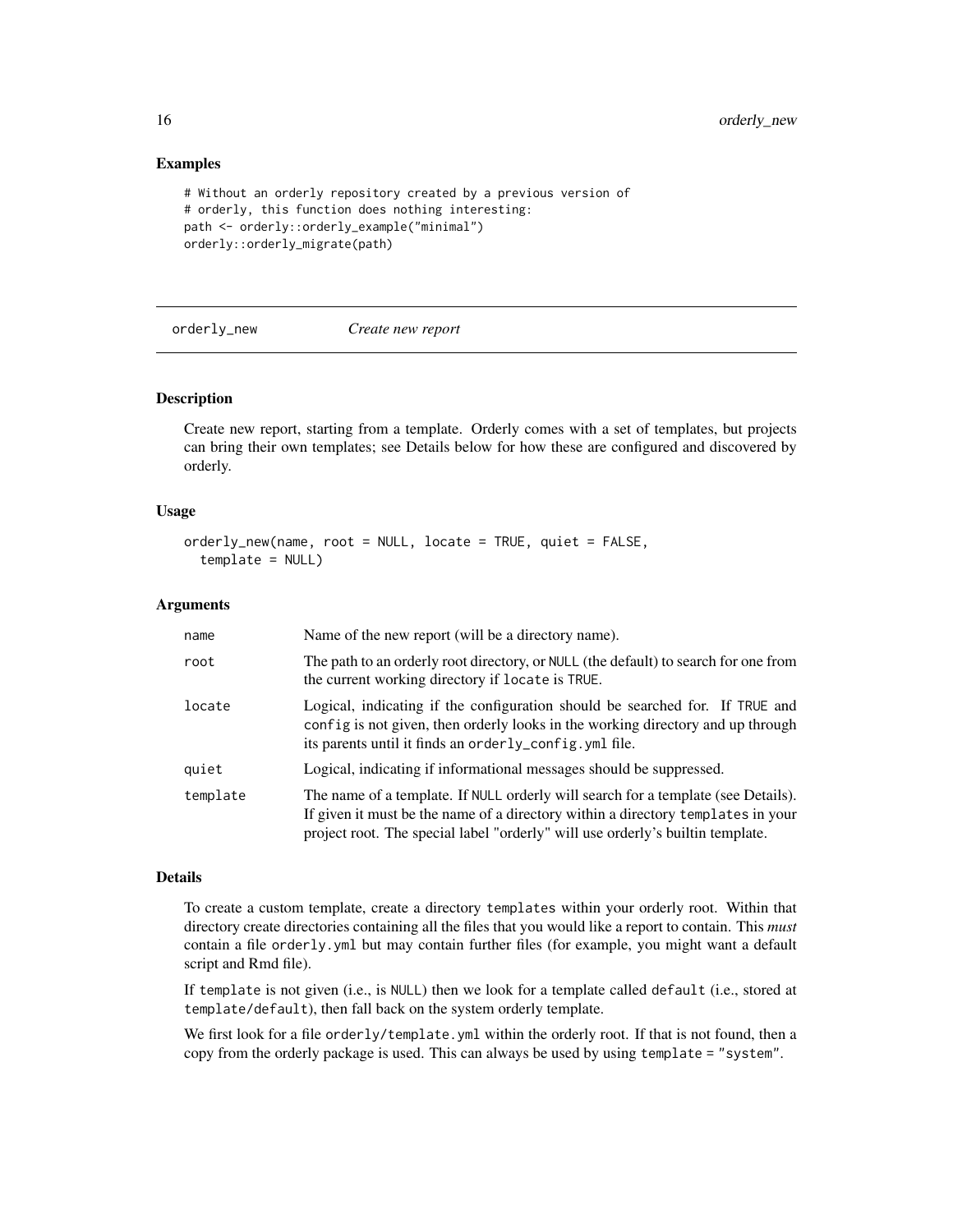## <span id="page-16-0"></span>Value

The path of the new source directory, invisibly

## See Also

[orderly\\_init](#page-8-1) for initialising a new orderly repository.

## Examples

```
path <- orderly::orderly_example("minimal")
# Create a new report with the name "myreport" in this orderly
# repository:
orderly::orderly_new("myreport", root = path)
# The directory will be initialised with a orderly.yml file
# containing documentation
dir(file.path(path, "src", "myreport"))
readLines(file.path(path, "src", "myreport", "orderly.yml"))
```
<span id="page-16-1"></span>orderly\_pull\_dependencies

*Download dependent reports*

## <span id="page-16-2"></span>Description

Download dependent reports from an orderly remote. This can only be used if the orderly\_config.yml lists a remote. This allows for a centralised workflow where a central orderly store exists and holds the canonical copies of reports, from which versions can be downloaded into local stores.

## Usage

```
orderly_pull_dependencies(name, root = NULL, locate = TRUE,
  remote = NULL)orderly_pull_archive(name, id = "latest", root = NULL, locate = TRUE,
  remote = NULL)
```

| name   | Name of the report to download dependencies for                                                                                                                                                                            |
|--------|----------------------------------------------------------------------------------------------------------------------------------------------------------------------------------------------------------------------------|
| root   | The path to an orderly root directory, or NULL (the default) to search for one from<br>the current working directory if locate is TRUE.                                                                                    |
| locate | Logical, indicating if the configuration should be searched for. If TRUE and<br>config is not given, then orderly looks in the working directory and up through<br>its parents until it finds an orderly_config. yml file. |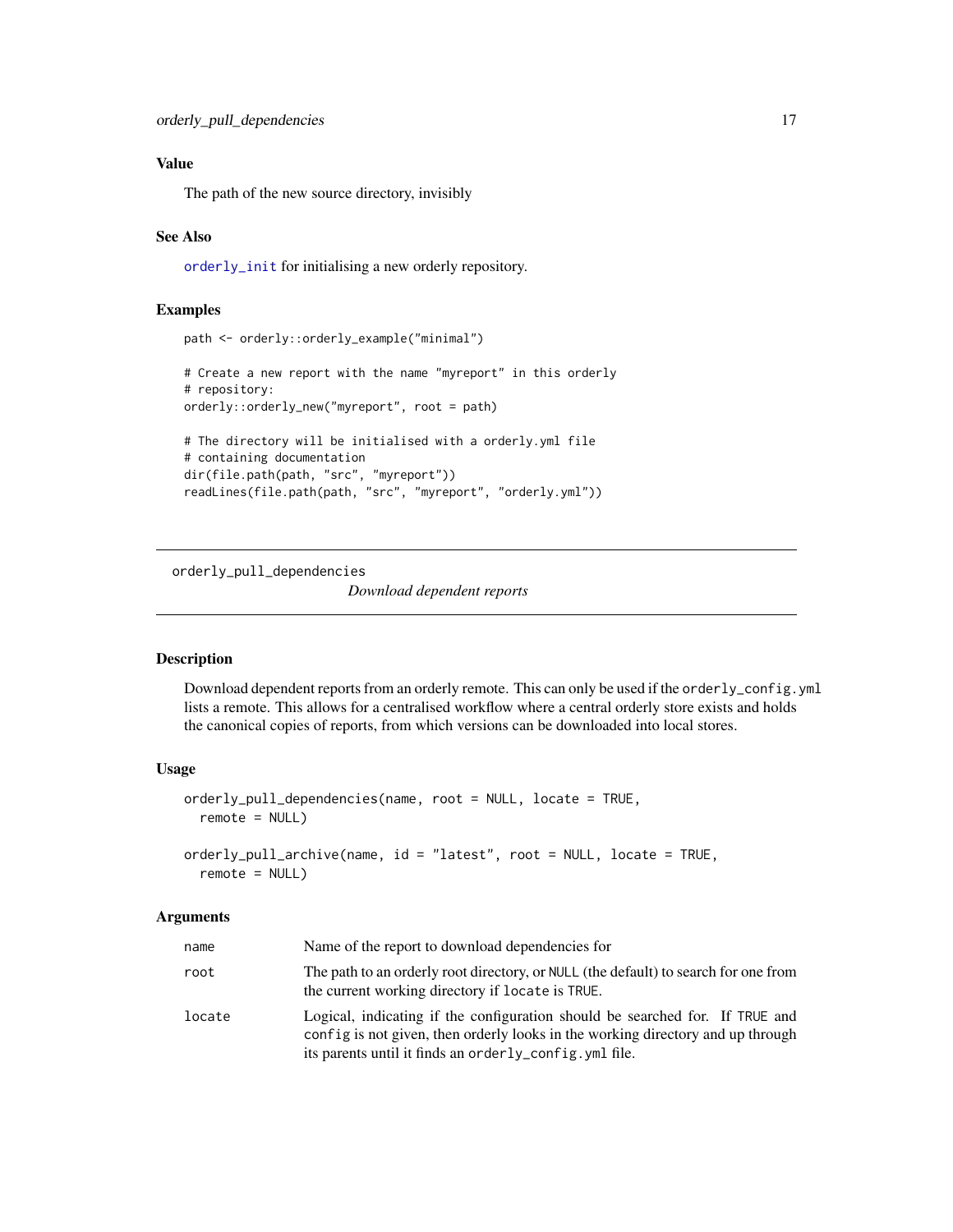<span id="page-17-0"></span>

| remote | Description of the location. Typically this is a character string indicating a re-     |
|--------|----------------------------------------------------------------------------------------|
|        | mote specified in the remotes block of your orderly_config.yml. It is also             |
|        | possible to pass in a directly created remote object (e.g., using orderly_remote_path, |
|        | or one provided by another package). If left NULL, then the default remote for         |
|        | this orderly repository is used - by default that is the first listed remote.          |
| id     | The identifier (for orderly_pull_archive). The default is to use the latest            |
|        | report.                                                                                |

## Details

The orderly\_pull\_archive function pulls report directly (without it being a dependent report).

After setting your username up you can run orderly\_pull\_dependencies("reportname") to pull the *dependencies* of "reportname" down so that "reportname" can be run, or you can run orderly\_pull\_archive("reportname") to pull a copy of "reportname" that has been run on the remote server.

Pulling an archive report from a remote also pulls its dependencies (recursively), and adds all of these to the local database. This may require migrating old orderly archives ([orderly\\_migrate](#page-14-1)). Note that this migration will likely fail for remote orderly versions older than 0.6.8 because the migration needs to read data files on disk that are not included in the downloaded archive in order to collect all the information required for the database. In this case, ask the administrator of the remote orderly archive to migrate their archive, and then re-pull.

## Value

No return value, these functions are called only for their side effects

## See Also

[orderly\\_remote\\_path](#page-19-1), which implements the remote interface for orderly repositories at a local path. See also [OrderlyWeb](https://github.com/vimc/orderly-web) for a system for hosting orderly repositories over an HTTP API. vignette("remote", package = "orderly") describes the remote system in more detail.

## Examples

```
# Suppose we have a "remote" orderly repository at some path.
# This might be read-only for you in practice and available via a
# network filesystem or a dropbox folder synced to your computer.
# We'll populate this with a pair of reports:
path_remote <- orderly::orderly_example("demo")
id \leq orderly::orderly_run("other", list(nmin = 0),
                           root = path_remote, echo = FALSE)
orderly::orderly_commit(id, root = path_remote)
id <- orderly::orderly_run("use_dependency",
                           root = path_remote, echo = FALSE)
orderly::orderly_commit(id, root = path_remote)
# We'll create a an object to interact with this remote using
# orderly_remote_path.
```
remote <- orderly::orderly\_remote\_path(path\_remote)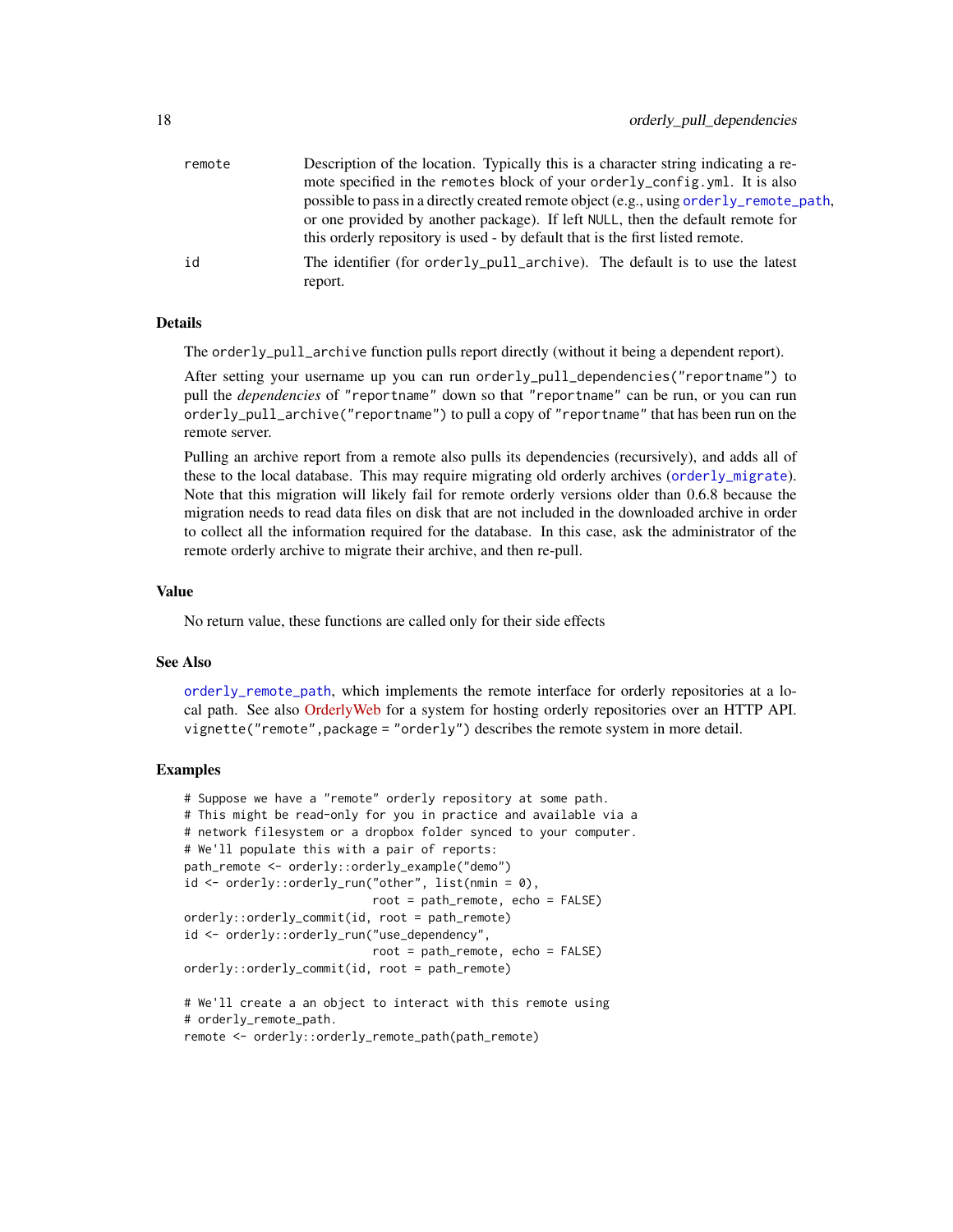```
# We can use this object directly
remote$list_reports()
remote$list_versions("other")
# More typically one will interact with the functions
# orderly_pull_archive and orderly_pull_dependencies.
# Now, suppose that you have your "local" copy of this; it shares
# the same source (ordinarily these would both be under version
# control with git):
path_local <- orderly::orderly_example("demo")
# If we wanted to run the report "use_dependency" we need to have
# a copy of the report "other", on which it depends:
try(orderly::orderly_run("use_dependency", root = path_local))
# We can "pull" depenencies of a report before running
orderly::orderly_pull_dependencies("use_dependency", remote = remote,
                                   root = path_local)
# Now we can run the report because we have a local copy of the
# dependency:
orderly::orderly_run("use_dependency", root = path_local)
# We can also directly pull previously run reports:
orderly::orderly_pull_archive("use_dependency", id, remote = remote,
                              root = path_local)
orderly::orderly_list_archive(root = path_local)
```
orderly\_rebuild *Rebuild the report database*

#### **Description**

Rebuild the report database. This is necessary when the orderly database schema changes, and you will be prompted to run this function after upgrading orderly in that case.

#### Usage

```
orderly_rebuild(root = NULL, locate = TRUE, verbose = TRUE,
  if_schema_changed = FALSE)
```

| root   | The path to an orderly root directory, or NULL (the default) to search for one from                                                                             |
|--------|-----------------------------------------------------------------------------------------------------------------------------------------------------------------|
|        | the current working directory if locate is TRUE.                                                                                                                |
| locate | Logical, indicating if the configuration should be searched for. If TRUE and<br>config is not given, then orderly looks in the working directory and up through |
|        | its parents until it finds an orderly_config.yml file.                                                                                                          |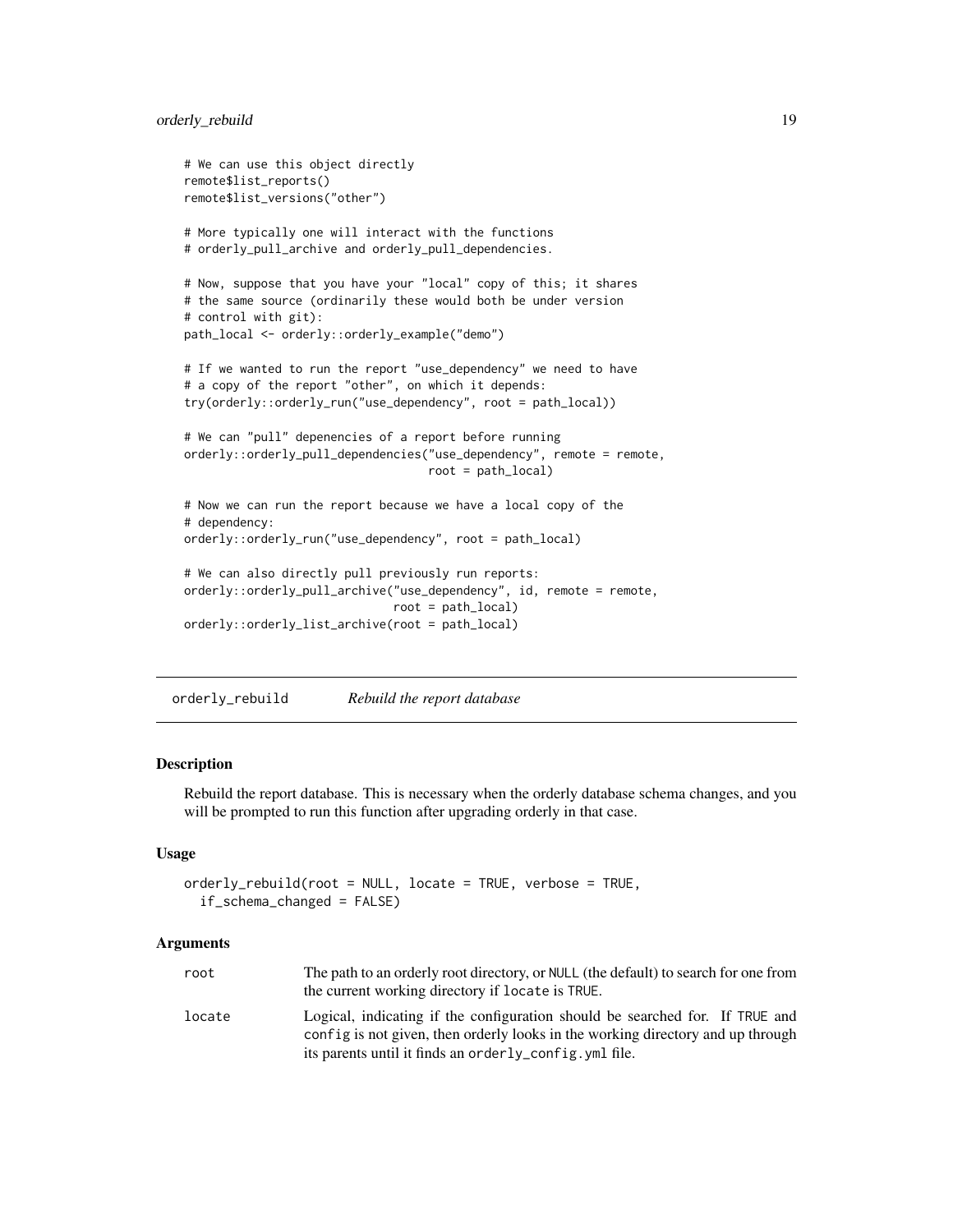<span id="page-19-0"></span>verbose Logical, indicating if information about the rebuild should be printed as it runs

if\_schema\_changed

Logical, indicating if the rebuild should take place only if the schema has changed. This is designed to be safe to use in (say) deployment scripts because it will be fast enough to call regularly.

## Details

The report database (orderly's "destination" database) is essentially an index over all the metadata associated with reports. It is used by orderly itself, and can be used by applications that extend orderly (e.g., [OrderlyWeb\)](https://github.com/vimc/orderly-web). All the data in this database can be rebuilt from files stored with the committed (archive) orderly reports, using the orderly\_rebuild function.

## Value

No return value, this function is called only for its side effects

## Examples

```
path <- orderly::orderly_example("minimal")
id <- orderly::orderly_run("example", root = path)
orderly::orderly_commit(id, root = path)
con <- orderly::orderly_db("destination", root = path)
DBI::dbReadTable(con, "report_version")
DBI::dbDisconnect(con)
# The database can be removed and will be rebuilt if requested
# (this is only a good idea if you do not extend the database with
# your own fields - only the fields that orderly looks after can
# be recovered!)
file.remove(file.path(path, "orderly.sqlite"))
orderly::orderly_rebuild(path)
file.exists(file.path(path, "orderly.sqlite"))
con <- orderly::orderly_db("destination", root = path)
DBI::dbReadTable(con, "report_version")
DBI::dbDisconnect(con)
# It is safe to rebuild a database repeatedly, though this can be
# slow with larger databases.
```

```
orderly::orderly_rebuild(path)
```
<span id="page-19-1"></span>orderly\_remote\_path *Orderly remote at a different path*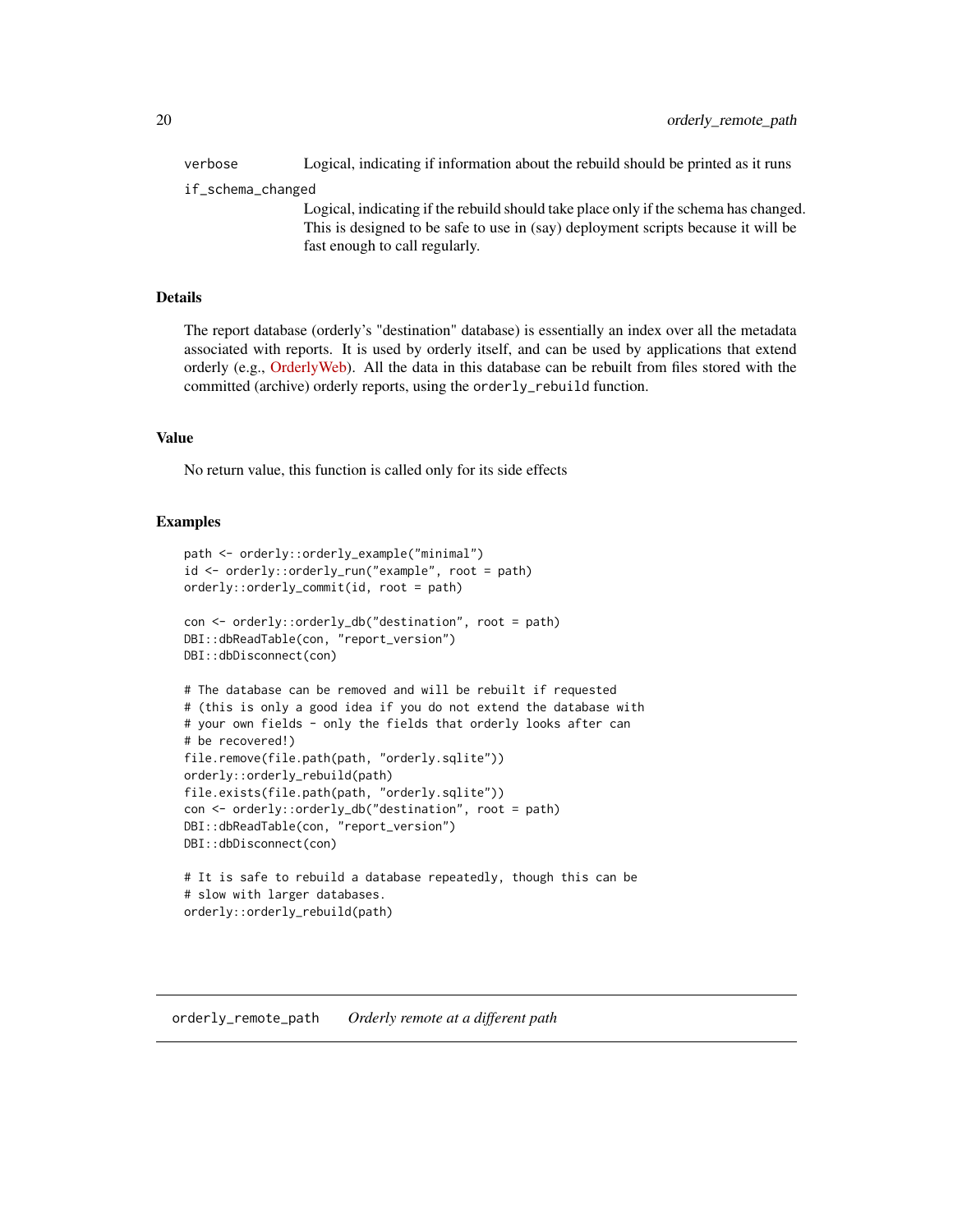## <span id="page-20-0"></span>**Description**

Create a "handle" for interacting with orderly repositories that are hosted at a different path. This might be useful in cases where you have access to an orderly repository via a network mount or a synchronised folder (e.g., Dropbox, Box, etc). More generally, orderly\_remote\_path implements an interface used by orderly to abstract over different ways that orderly repositories might be hosted remotely, including over HTTP APIs.

## Usage

```
orderly_remote_path(path, name = NULL)
```
#### Arguments

| path | Path to the orderly store |
|------|---------------------------|
| name | Name of the remote        |

## Value

An orderly\_remote\_path object, with methods that orderly will use in order to control this remote

#### See Also

[orderly\\_pull\\_dependencies](#page-16-1) and [orderly\\_pull\\_archive](#page-16-2), which are the primary ways these remote objects are used. See also [OrderlyWeb](https://github.com/vimc/orderly-web) for a system for hosting orderly repositories over an HTTP API.

## Examples

```
# Suppose we have a "remote" orderly repository at some path.
# This might be read-only for you in practice and available via a
# network filesystem or a dropbox folder synced to your computer.
# We'll populate this with a pair of reports:
path_remote <- orderly::orderly_example("demo")
id <- orderly::orderly_run("other", list(nmin = 0),
                           root = path_remote, echo = FALSE)
orderly::orderly_commit(id, root = path_remote)
id <- orderly::orderly_run("use_dependency",
                           root = path_remote, echo = FALSE)
orderly::orderly_commit(id, root = path_remote)
# We'll create a an object to interact with this remote using
# orderly_remote_path.
remote <- orderly::orderly_remote_path(path_remote)
# We can use this object directly
remote$list_reports()
remote$list_versions("other")
```
# More typically one will interact with the functions # orderly\_pull\_archive and orderly\_pull\_dependencies.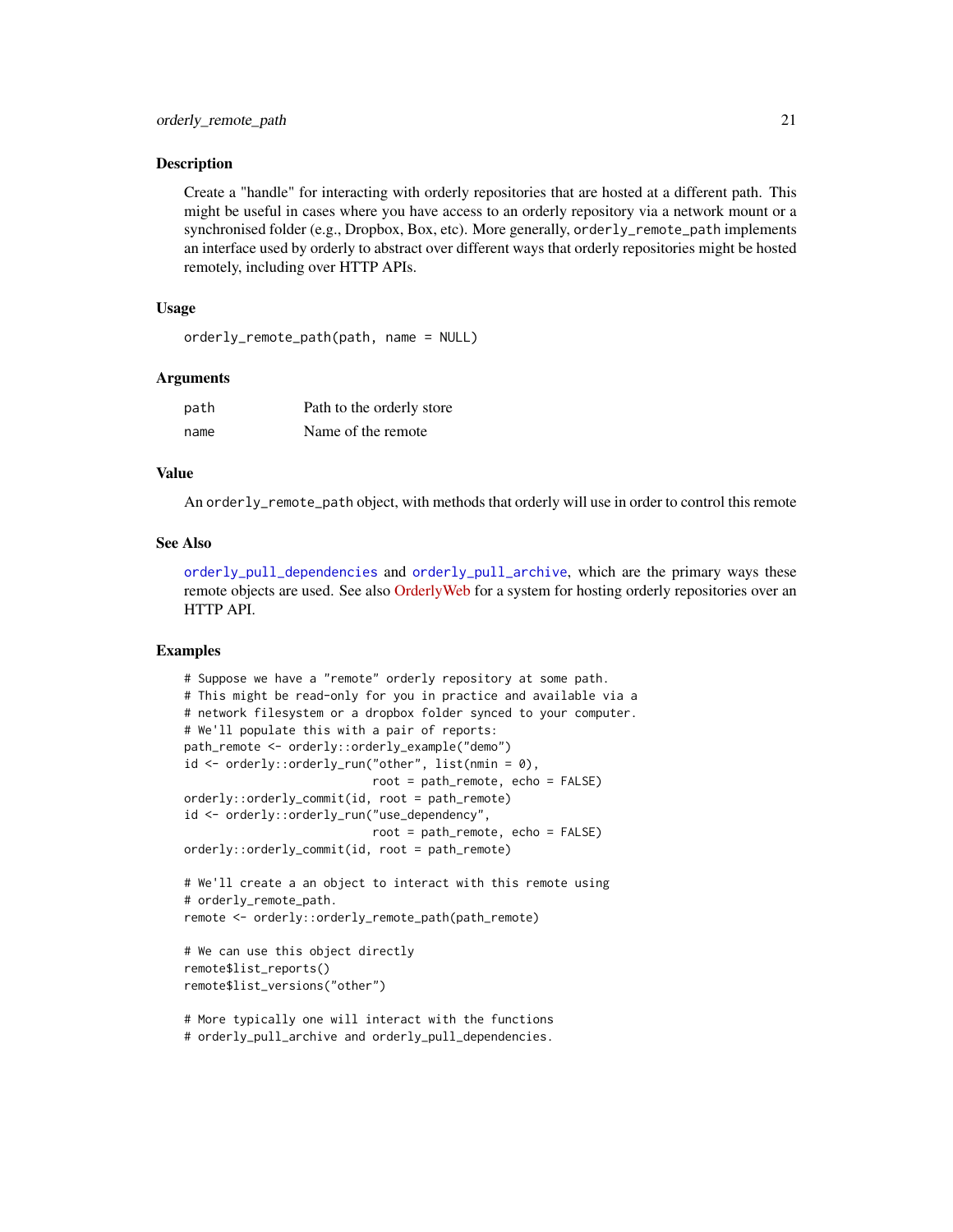```
# Now, suppose that you have your "local" copy of this; it shares
# the same source (ordinarily these would both be under version
# control with git):
path_local <- orderly::orderly_example("demo")
# If we wanted to run the report "use_dependency" we need to have
# a copy of the report "other", on which it depends:
try(orderly::orderly_run("use_dependency", root = path_local))
# We can "pull" depenencies of a report before running
orderly::orderly_pull_dependencies("use_dependency", remote = remote,
                                   root = path_local)
# Now we can run the report because we have a local copy of the
# dependency:
orderly::orderly_run("use_dependency", root = path_local)
# We can also directly pull previously run reports:
orderly::orderly_pull_archive("use_dependency", id, remote = remote,
                              root = path_local)
orderly::orderly_list_archive(root = path_local)
```
<span id="page-21-1"></span>orderly\_run *Run a report*

## Description

Run a report. This will create a new directory in drafts/<reportname>, copy your declared resources there, extract data from databases (if you are using them), run your script and check that all expected artefacts were created. Once successfully run you can use [orderly\\_commit](#page-2-1) to move it to the archive directory.

## Usage

```
orderly_run(name, parameters = NULL, envir = NULL, root = NULL,
  locate = TRUE, echo = TRUE, id_file = NULL, fetch = FALSE,
  ref = NULL, message = NULL)
```

| name       | Name of the report to run (see order $l$ $\ell$ $l$ ist).                                                                                                                 |
|------------|---------------------------------------------------------------------------------------------------------------------------------------------------------------------------|
| parameters | Parameters passed to the report. A named list of parameters declared in the<br>orderly.yml.                                                                               |
| envir      | The parent of the environment that will be used to evaluate the report script;<br>by default a new environment will be made with the global environment as the<br>parent. |
| root       | The path to an orderly root directory, or NULL (the default) to search for one from<br>the current working directory if locate is TRUE.                                   |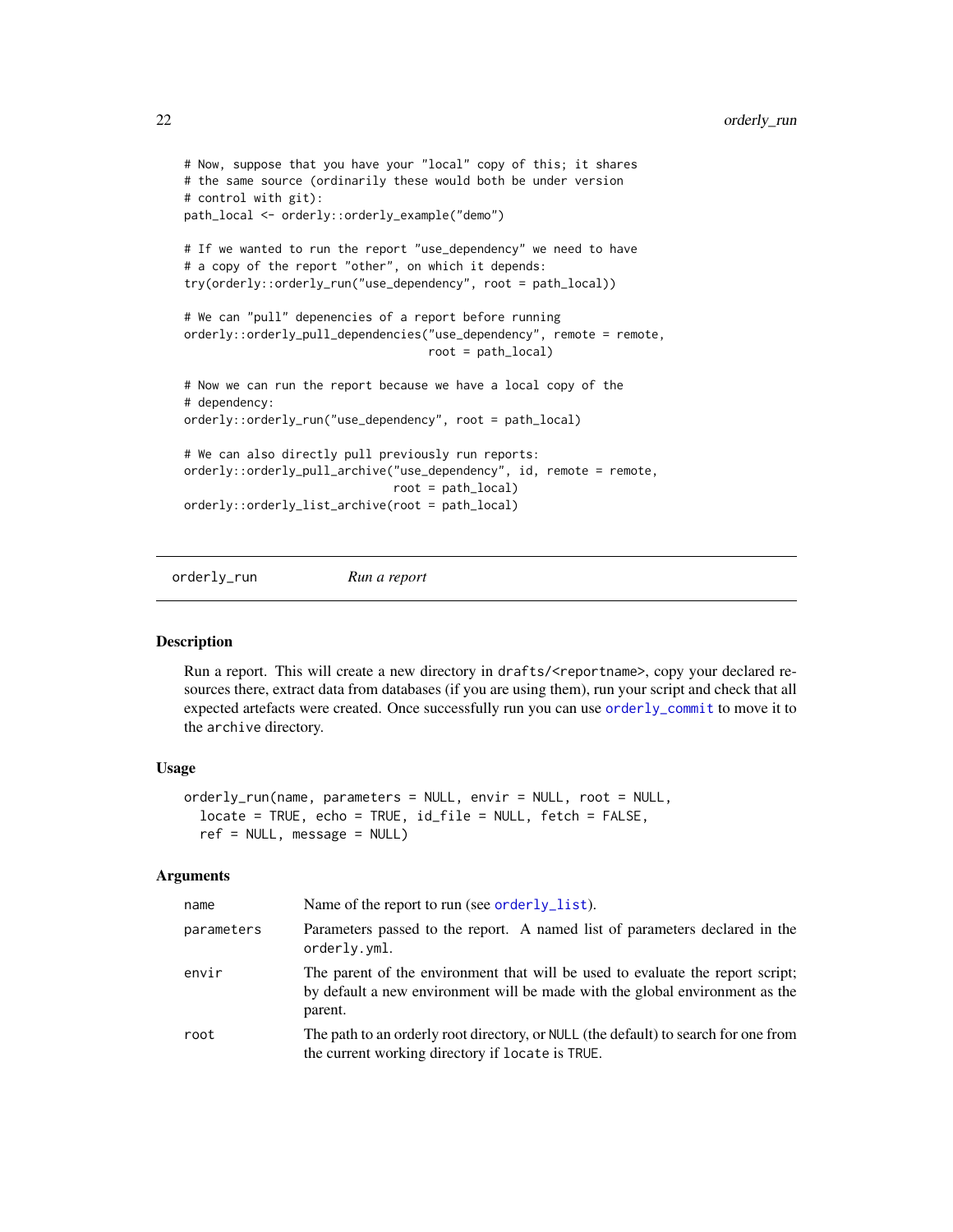## <span id="page-22-0"></span>orderly\_run 23

| locate  | Logical, indicating if the configuration should be searched for. If TRUE and<br>config is not given, then orderly looks in the working directory and up through<br>its parents until it finds an orderly_config. yml file. |
|---------|----------------------------------------------------------------------------------------------------------------------------------------------------------------------------------------------------------------------------|
| echo    | Print the result of running the R code to the console                                                                                                                                                                      |
| id_file | Write the identifier into a file.                                                                                                                                                                                          |
| fetch   | Logical, indicating if git should be fetched before checking out the reference<br>ref.                                                                                                                                     |
| ref     | A git reference to use for this run (see Details)                                                                                                                                                                          |
| message | An optional character string containing a message explaining why the report was<br>run                                                                                                                                     |

## Details

If ref is provided then before running a report orderly will try to check out (as a detached HEAD) ref, interpreted as a git reference. This can be a commit, tag, or a branch name (including remote). The working directory must be clean according to git status and this *will* require some careful use of .gitignore to exclude draft, archive, data and orderly.sqlite. The git tree will revert back to the original branch at completion (or failure to complete) the report.

Parameters are passed to the report as a named list, for example

id <-orderly::orderly\_run("other",list(nmin = 0.2),root = path)

(see the examples). The names of the parameters (here, nmin) must correspond to declared parameters in the orderly.yml. It is an error if parameters without a default are omitted, and it is an error if unknown parameters are provided.

#### Value

The id of the newly created report

## See Also

[orderly\\_log](#page-12-1) for controlling display of log messages (not just R output)

## Examples

```
path <- orderly::orderly_example("demo")
```

```
# To run most reports, provide the report name (and the path if
# not running in the working directory, as is the case here):
id <- orderly::orderly_run("minimal", root = path)
```

```
# Every report gets a unique identifier, based on the time (it is
# ISO 8601 time with random hex appended to end)
id
```

```
# After being run, a report is a "draft" and will exist in the
# drafts directory:
orderly::orderly_list_drafts(root = path)
```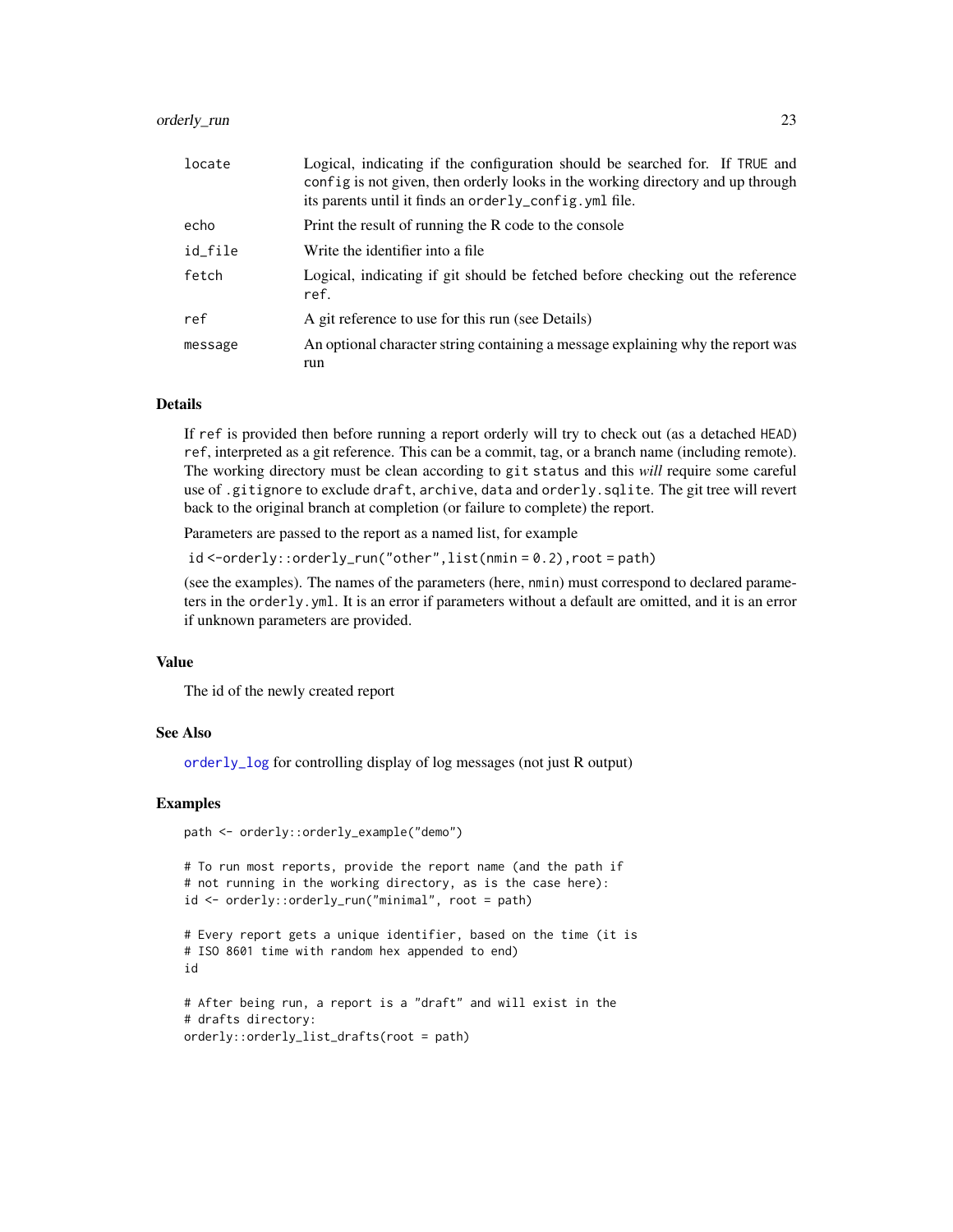```
# Draft reports are always stored in the path
# <root>/draft/<name>/<id>, so we have
dir(file.path(path, "draft", "minimal", id))
# which contains the files when the report was run.
# If a report has parameters, then these must be passed in as a
# named list.
id <- orderly::orderly_run("other", list(nmin = 0.2), root = path)
# These parameters can be used in SQL queries or in the report
# code.
```
orderly\_runner *Orderly runner*

## Description

An orderly runner. This is used to run reports as a server process. It's designed to be used in conjunction with OrderlyWeb, so there is no "draft" stage and reports are committed as soon as they are run. This function is not intended for human end users, only for creating automated tools for use with orderly.

## Usage

```
orderly_runner(path, allow_ref = NULL, backup_period = 600)
```
#### Arguments

| path          | Path to use                                                                                                                                                                                                                                                                                                                                                                                                                                                                                                                                                                                                                                              |
|---------------|----------------------------------------------------------------------------------------------------------------------------------------------------------------------------------------------------------------------------------------------------------------------------------------------------------------------------------------------------------------------------------------------------------------------------------------------------------------------------------------------------------------------------------------------------------------------------------------------------------------------------------------------------------|
| allow_ref     | Allow git to change branches/ref for run. If not given, then we will look to see if<br>the orderly configuration disallows branch changes (based on the ORDERLY_API_SERVER_IDENTITY<br>environment variable and the master_only setting of the relevant server block.                                                                                                                                                                                                                                                                                                                                                                                    |
| backup_period | Period (in seconds) between DB backups. This is a guide only as backups cannot<br>happen while a task is running - if more than this many seconds have elapsed<br>when the runner is in its idle loop a backup of the db will be performed. This<br>creates a copy of orderly's destination database in backup/db with the same<br>filename as the destination database, even if that database typically lives outside<br>of the orderly tree. In case of corruption of the database, this backup can be<br>manually moved into place. This is only needed if you are storing information<br>alongside the core orderly tables (as done by Orderly Web). |

#### Value

A runner object, with methods designed for internal use only.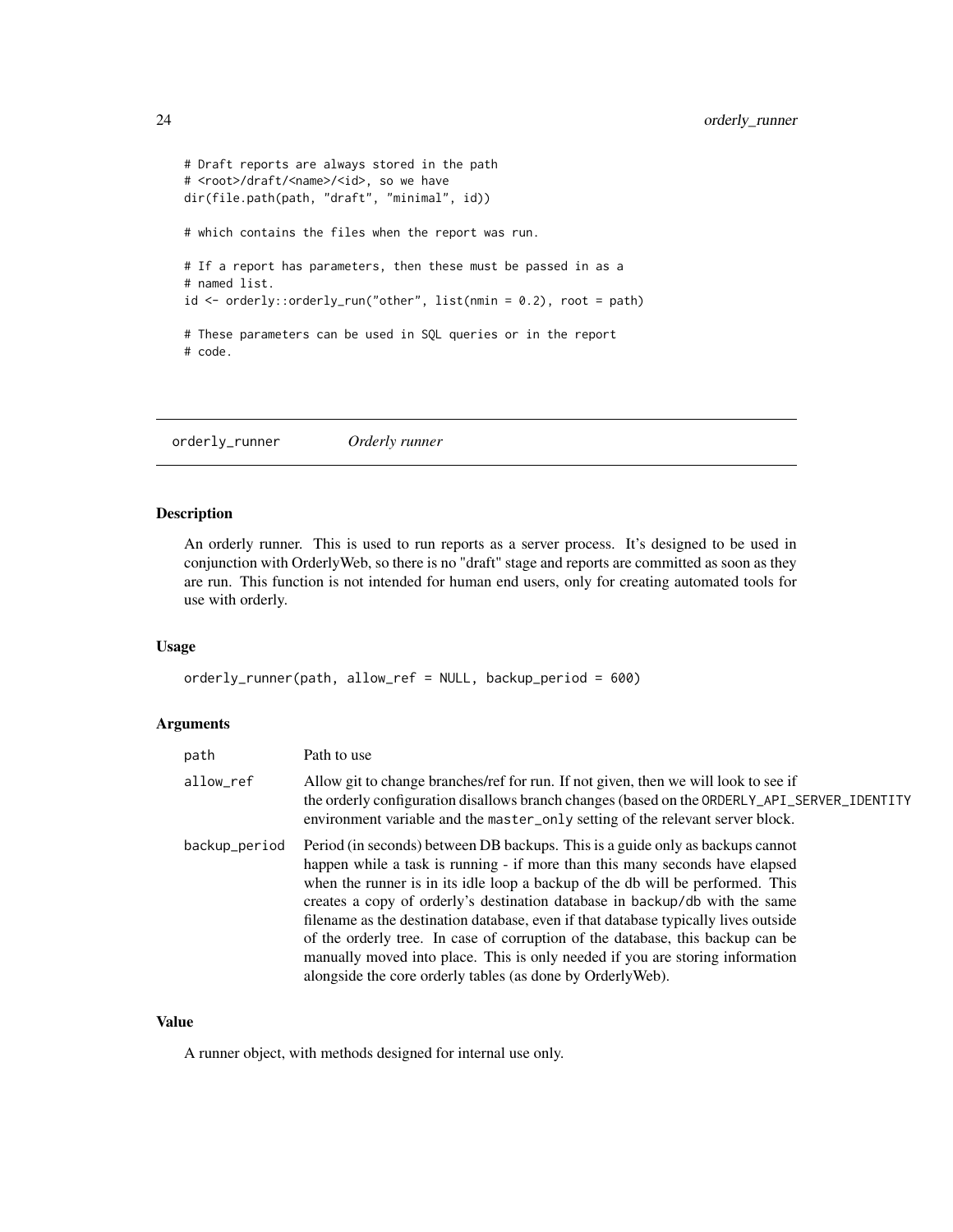## <span id="page-24-0"></span>orderly\_run\_info 25

## Examples

```
path <- orderly::orderly_example("demo")
runner <- orderly::orderly_runner(path)
```
orderly\_run\_info *Information on current orderly run*

#### Description

This function allows inspection of some of orderly's metadata during an orderly run. The format returned is internal to orderly and subject to change. It is designed to be used within report code. To use in conjunction with [orderly\\_test\\_start](#page-26-1), you must pass in the path to the report in question.

#### Usage

orderly\_run\_info(path = NULL)

## **Arguments**

path Path to the report currently being run. This should be left as NULL when running a report, and the path to the report being run should be used when using [orderly\\_test\\_start](#page-26-1)

## Value

A list of metadata about the current report

## Examples

```
path <- orderly::orderly_example("demo")
```

```
# This example uses orderly_run_info within its script, saving the
# output to "output.rds"
readLines(file.path(path, "src", "use_dependency", "script.R"))
# Run the dependency:
```

```
id \leq orderly::orderly_run("other", list(nmin = 0), root = path)
orderly::orderly_commit(id, root = path)
```

```
# Then the report
id <- orderly::orderly_run("use_dependency", root = path)
```

```
# This is the contents:
readRDS(file.path(path, "draft", "use_dependency", id, "info.rds"))
```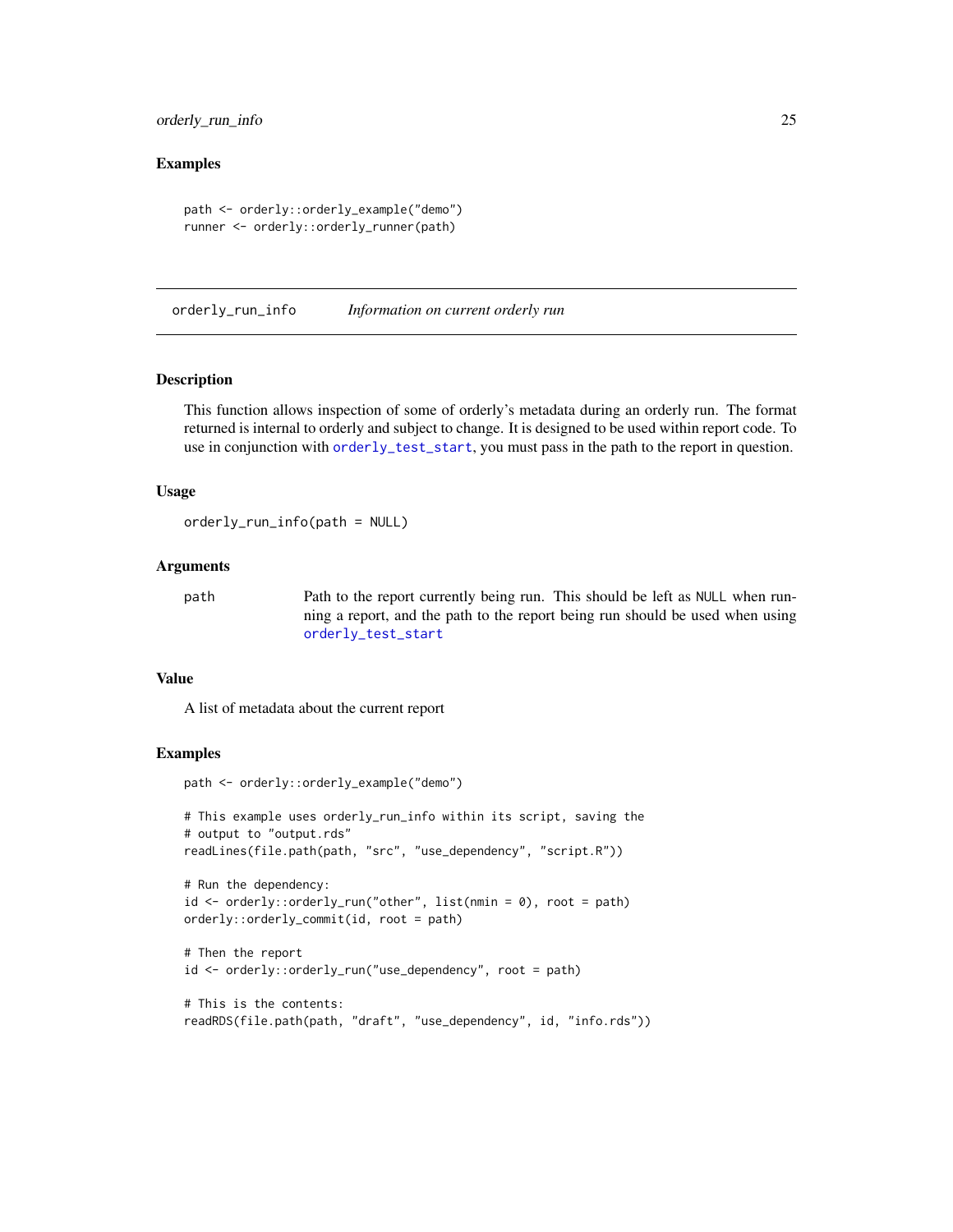<span id="page-25-0"></span>orderly\_run\_remote *Run a report on a remote server*

## Description

Run a report on a remote server. Note that this is only supported for remotes using OrderlyWeb at present.

## Usage

```
orderly_run_remote(name, parameters = NULL, ref = NULL,
  timeout = NULL, wait = 3600, poll = 1, open = TRUE,
  stop_on_error = TRUE, stop_on_timeout = TRUE, progress = TRUE,
  root = NULL, locate = TRUE, remote = NULL)
```

| name            | Name of the report                                                                                                                                                                                                                                                                                                                                                                                                            |
|-----------------|-------------------------------------------------------------------------------------------------------------------------------------------------------------------------------------------------------------------------------------------------------------------------------------------------------------------------------------------------------------------------------------------------------------------------------|
| parameters      | Parameters for the report                                                                                                                                                                                                                                                                                                                                                                                                     |
| ref             | Optional reference, indicating which branch should be used. This cannot be<br>used if the remote has master_only set.                                                                                                                                                                                                                                                                                                         |
| timeout         | Time to tell the server to wait before killing the report.                                                                                                                                                                                                                                                                                                                                                                    |
| wait            | Time to wait for the report to be run; if the report takes longer than this time to<br>run but timeout is longer it will remain running on the server but we will stop<br>waiting for it and instead throw an error.                                                                                                                                                                                                          |
| poll            | Period to poll the server for results (in seconds)                                                                                                                                                                                                                                                                                                                                                                            |
| open            | Logical, indicating if the report should be opened in a browser on completion (if<br>supported by the remote)                                                                                                                                                                                                                                                                                                                 |
| stop_on_error   | Logical, indicating if we should throw an error if the report fails. If you set this<br>to FALSE it will be much easier to debug, but more annoying in scripts. If the<br>report times out on the server (i.e., takes longer than timeout) that counts as an<br>error.                                                                                                                                                        |
| stop_on_timeout |                                                                                                                                                                                                                                                                                                                                                                                                                               |
|                 | Logical, indicating if we should throw an error if the report takes longer than<br>wait seconds to complete.                                                                                                                                                                                                                                                                                                                  |
| progress        | Logical, indicating if a progress spinner should be included.                                                                                                                                                                                                                                                                                                                                                                 |
| root            | The path to an orderly root directory, or NULL (the default) to search for one from<br>the current working directory if locate is TRUE.                                                                                                                                                                                                                                                                                       |
| locate          | Logical, indicating if the configuration should be searched for. If TRUE and<br>config is not given, then orderly looks in the working directory and up through<br>its parents until it finds an orderly_config.yml file.                                                                                                                                                                                                     |
| remote          | Description of the location. Typically this is a character string indicating a re-<br>mote specified in the remotes block of your orderly_config.yml. It is also<br>possible to pass in a directly created remote object (e.g., using orderly_remote_path,<br>or one provided by another package). If left NULL, then the default remote for<br>this orderly repository is used - by default that is the first listed remote. |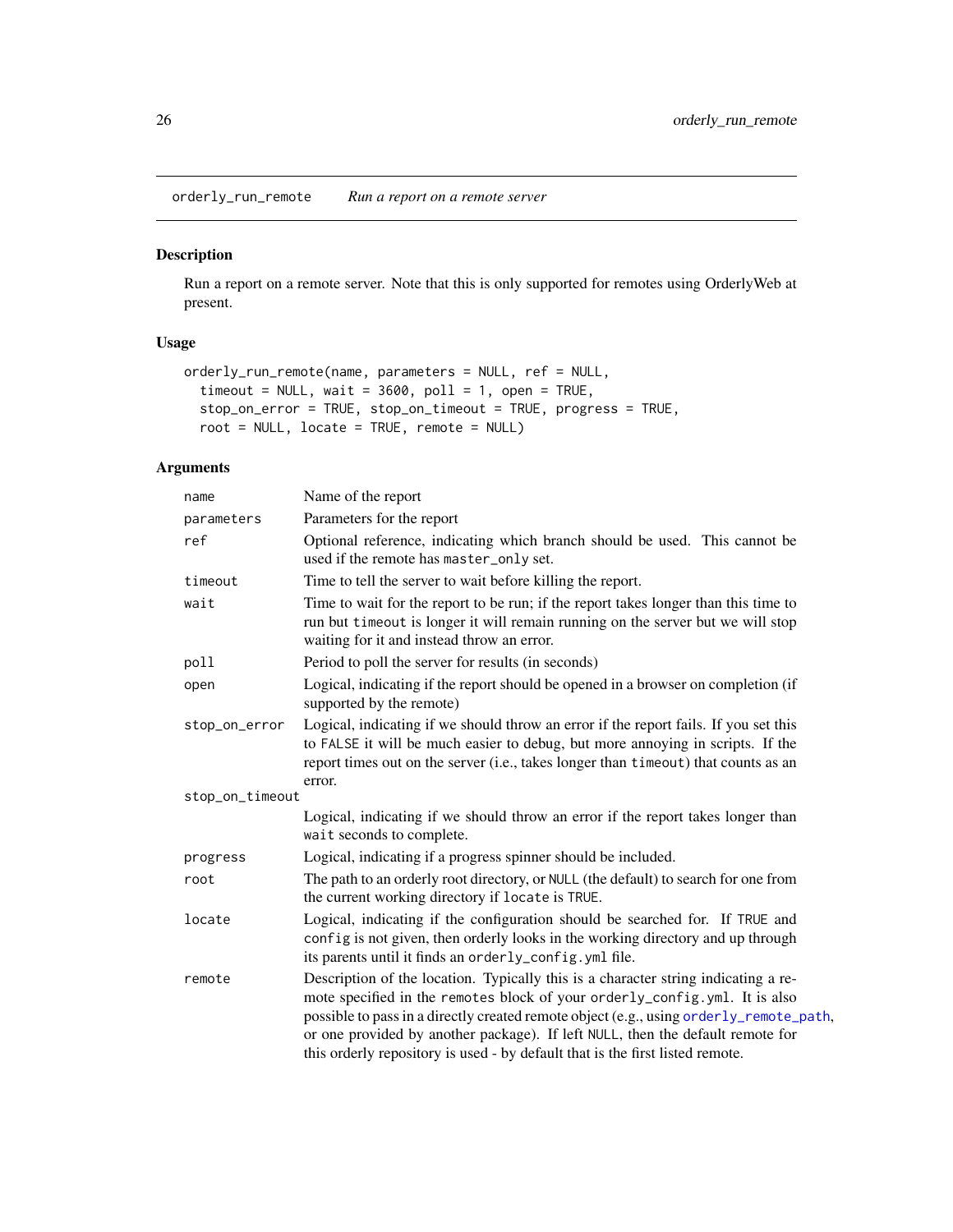<span id="page-26-0"></span>orderly\_test\_start 27

## Value

No return value, this function is called only for its side effects

#### Examples

```
path_remote <- orderly::orderly_example("demo")
path_local <- orderly::orderly_example("demo")
remote <- orderly::orderly_remote_path(path_remote)
# Currently, path remotes don't support run
try(orderly::orderly_run_remote(
  "minimal", remote = remote, root = path_local))
```
<span id="page-26-1"></span>orderly\_test\_start *Prepare a directory for orderly to use*

#### Description

For interactive testing of orderly code. This runs through and sets everything up as orderly would (creates a new working directory and copies files into it, pulls data from the database, copies over any dependent reports) but then rather than running the report hands back to the user. The orderly\_data function returns an environment with the extracted data.

## Usage

```
orderly_test_start(name, parameters = NULL, envir = parent.frame(),
  root = NULL, locate = TRUE)
orderly_test_check(path = NULL)
```

```
orderly_data(name, parameters = NULL, envir = NULL, root = NULL,
  locate = TRUE)
```

| name       | Name of the report to run (see orderly_list).                                                                                                                                                                             |
|------------|---------------------------------------------------------------------------------------------------------------------------------------------------------------------------------------------------------------------------|
| parameters | Parameters passed to the report. A named list of parameters declared in the<br>orderly.yml.                                                                                                                               |
| envir      | The parent of the environment that will be used to evaluate the report script;<br>by default a new environment will be made with the global environment as the<br>parent.                                                 |
| root       | The path to an orderly root directory, or NULL (the default) to search for one from<br>the current working directory if locate is TRUE.                                                                                   |
| locate     | Logical, indicating if the configuration should be searched for. If TRUE and<br>config is not given, then orderly looks in the working directory and up through<br>its parents until it finds an orderly_config.yml file. |
| path       | Path to the report that is currently being run                                                                                                                                                                            |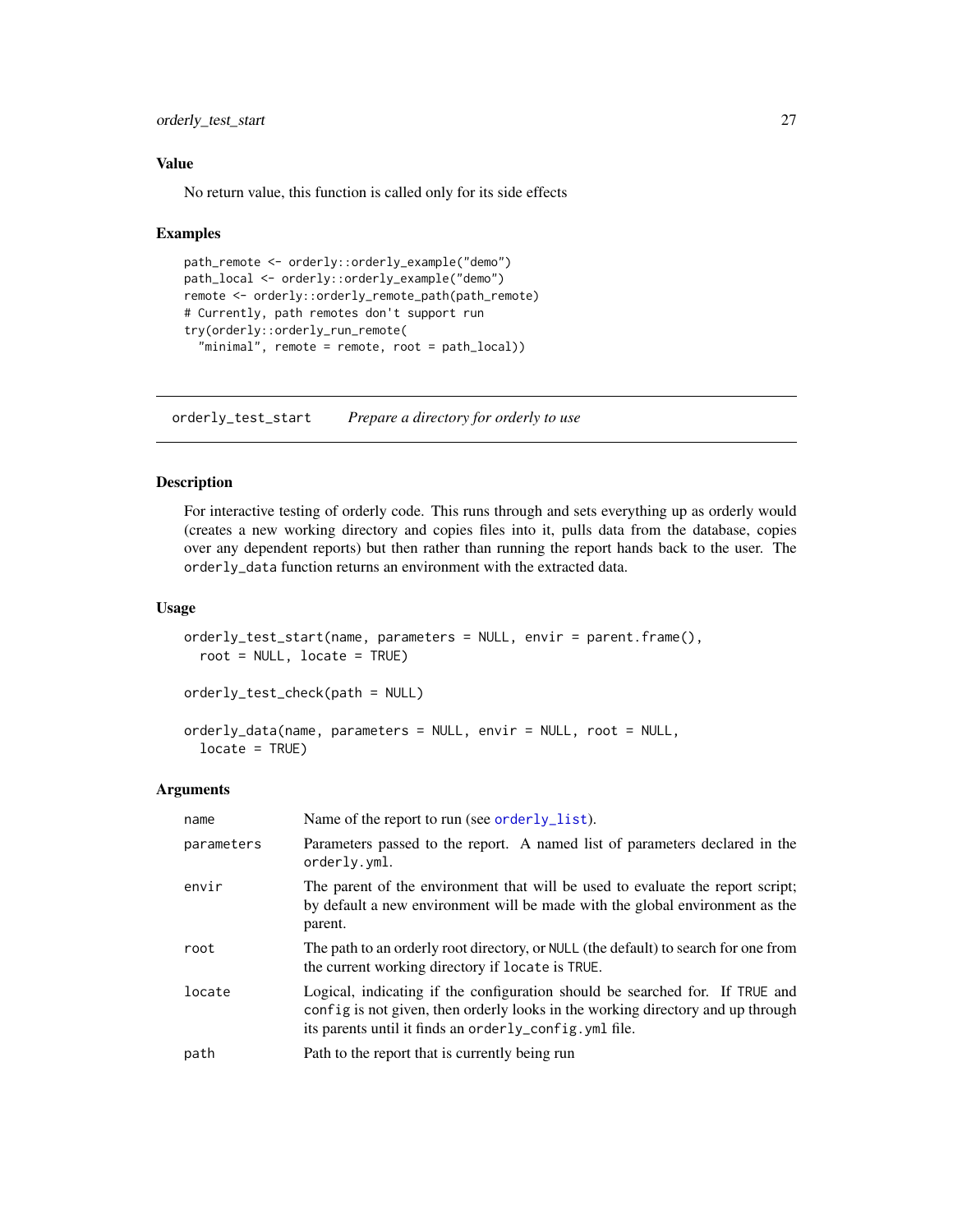## Details

Previous versions of orderly changed into the created directory when using orderly::orderly\_test\_start, which allowed interactive testing of a report, including ensuring that it has created all expected outputs. However, CRAN rules do not allow changing the working directory, which significantly reduces the usefulness of this function - as such we may remove it entirely in a future version of orderly if it does not prove useful in this more limited form.

The new suggested workflow is:

- 1. run orderly\_test\_start(...) to prepare a report directory
- 2. manually change into that directory following the printed instructions
- 3. use orderly\_test\_check to check that your report has created the expected artefacts
- 4. manually change back to your original directory

## Value

The path to the report directory

#### Examples

```
path <- orderly::orderly_example("minimal")
p <- orderly::orderly_test_start("example", root = path)
# The data in the orderly example is now available to use
dat
# Check to see which artefacts have been created so far:
orderly::orderly_test_check(p)
# Manually the code that this report has in its script
png(file.path(p, "mygraph.png"))
barplot(setNames(dat$number, dat$name), las = 2)
dev.off()
# We now confirm that the artefact has been created:
orderly::orderly_test_check(p)
# The function orderly_data does all the preparation work that
# orderly_run does, but does not run the report; instead it
# returns the created environment with all the data and parameters
# set.
path <- orderly::orderly_example("demo")
env <- orderly::orderly_data("other", list(nmin = 0.2), root = path)
ls(env)
env$nmin
env$extract
```